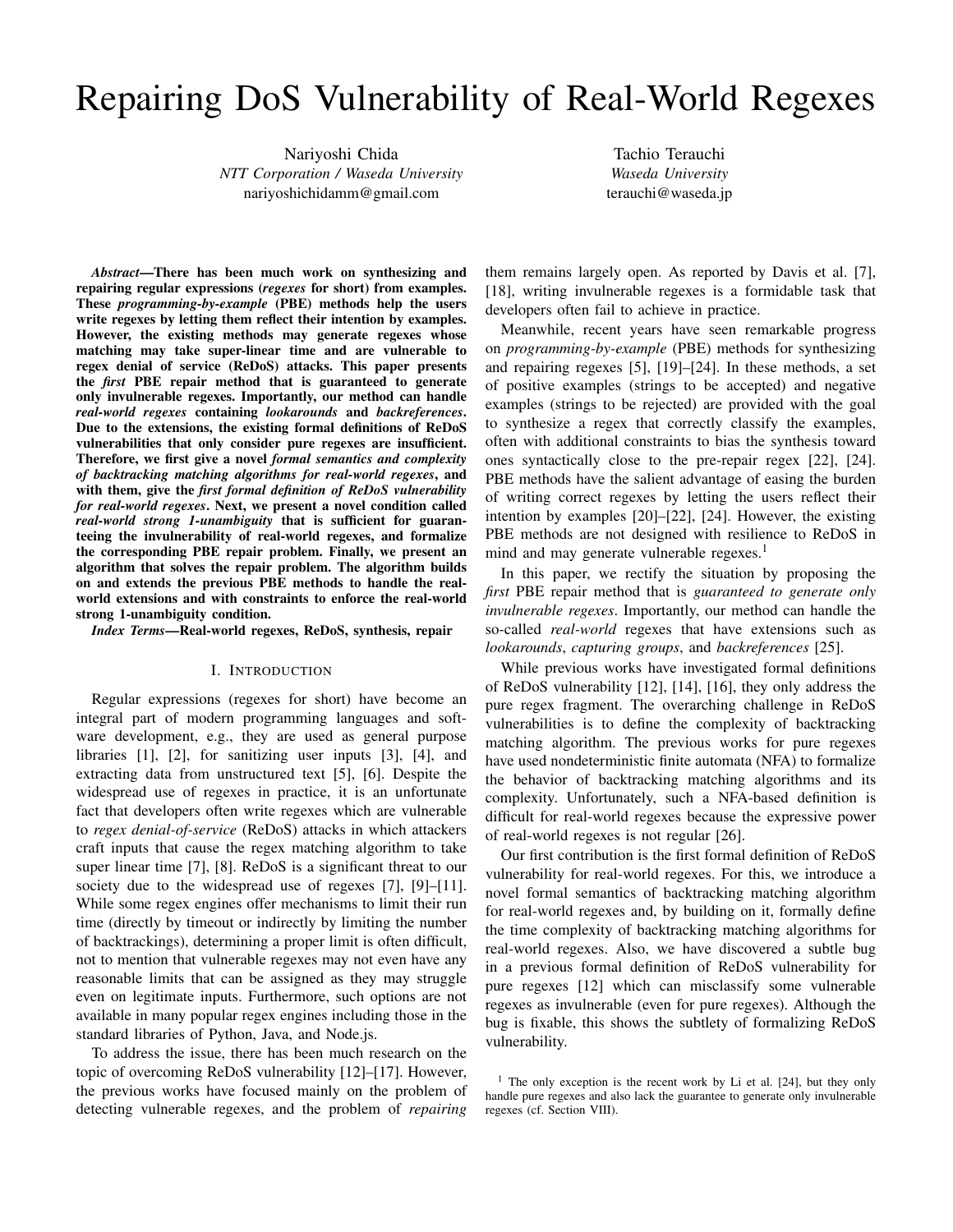Our repair method ensures invulnerability by enforcing the novel *real-world strong 1-unambiguity* (RWS1U) introduced in this paper. RWS1U is inspired by a notion for pure regexes called *strong 1-unambiguity* [27], and can be considered as an extension of it to real-world regexes. We show that RWS1U is a sufficient condition for invulnerability, and formalize a PBE repair problem, *RWS1U repair problem*, whose goal includes ensuring RWS1U. We prove that the RWS1U repair problem is NP-hard. We also show that a related notion for pure regexes called *1-unambiguity* (also called *deterministic regex*) [24], [28], [29] is insufficient for guaranteeing invulnerability (even for pure regexes).

Our third contribution is an algorithm for solving the RWS1U repair problem. Our algorithm builds on the previous PBE regex repair methods. However, significant extensions are needed because *the previous methods neither support real-world regexes nor concern ReDoS vulnerability* (with the exception of [24] mentioned above). A key step of the algorithm is generating SMT constraints that enforce both the RWS1U condition and consistency with examples. The latter is enforced by following our novel formal semantics of realworld regexes, and the former is enforced by using our novel *extended NFA translation* that is used to define RWS1U. We also adapt and extend the key techniques proposed for PBE regex synthesis and repair, such as the state space pruning technique by under- and over-approximations [20], [22], with the support for the real-world extensions and concerns for ReDoS vulnerability.

We have implemented a prototype of our algorithm in a tool called REMEDY (Regular Expression Modifier for Ensuring Deterministic propertY), and have experimented with the tool on a set of benchmarks of real-world regexes taken from [7]. The experimental results show that REMEDY was able to successfully repair non-trivial vulnerable regexes from a realworld data set.

The contributions of the paper are summarized below.

- We initiate a study of ReDoS vulnerabilities for realworld regexes. To this end, we give a novel formal semantics and the time complexity of backtracking matching algorithms for real-world regexes, and with it, give the first formal definition of their ReDoS vulnerability. We also show a subtle bug in a previous proposal for pure regexes [12]. (Section III)
- We present the novel *real-world strong 1-unambiguity* (RWS1U), and prove that the condition is sufficient for guaranteeing invulnerability for real-world regexes. We define the RWS1U repair problem and prove that the problem is NP-hard. We also show that a related condition, 1-unambiguity (i.e., deterministic regex) for pure regexes [24], [28], [29] is insufficient for ensuring invulnerability (even for pure regexes). (Section IV)
- We give an algorithm for solving the RWS1U repair problem that builds on and extends the previous PBE synthesis and repair methods. Our algorithm extends the previous methods in two important ways: support for the

real-world extensions and the incorporation of RWS1U to enforce invulnerability. (Section V)

• We present an implementation of the algorithm in a tool called REMEDY, and present an evaluation of the tool on a set of real-world benchmarks. (Section VI)

# II. OVERVIEW

We give an informal overview of our repair algorithm by an example. To illustrate, we use the regex  $\langle \cdot^* \rangle_1$  $>$  $\cdot^*$  $\langle \cdot \rangle_1$ which is inspired by the one posted in [30]. The regex is intended to accept a *non-nested* XML tag, i.e., a tag that appears as a leaf in an XML document. For example, it should accept  $\langle$ li $\rangle$ </li $>$  and  $\langle$ body $\rangle$ text $\langle$ /body $\rangle$ , but it should reject <li></body>, <br/> <br/>body><li></li></body>, and  $\langle \text{body}\rangle \langle 1\text{i}\rangle \langle \text{body}\rangle$ . Unfortunately, the regex is both incorrect and vulnerable. It is incorrect because it accepts tags such as  $\langle \text{body}\rangle \langle 1\text{i}\rangle \langle \text{body}\rangle$ . It is vulnerable because it takes quadratic time to match strings such as  $\langle \rangle \langle \rangle \langle \rangle$ where  $\cdots$  repeats  $\ge$  Indeed, running a regex engine such as Python's *re* on the regex will get stuck on suitably long strings of the above form.

REMEDY can help the user automatically repair a regex like this into a correct invulnerable one. To this end, the user provides the regex to be repaired along with sets of positive and negative examples. Positive examples are strings that should be accepted, and negative examples are those that should be rejected.

Sampling examples. As usual in a PBE scenario [20], [22]– [24], the user prepares test inputs that consists of positive and negative examples to validate the correctness of the regex. Such examples may be prepared afresh by the user [31] or obtained from an existing collection such as RegExLib [32]. Generally, the result of PBE depends on the example selection. Therefore, if the user cannot obtain an intended repair, she adds or removes examples and re-runs the tool to improve the result. We note that, for usability, PBE should only use a relatively small number of examples. For the running example, suppose that the user prepared positive examples  $\langle ab \rangle \langle ab \rangle$  and  $\langle a \rangle ab \langle ab \rangle$  and negative examples <a>>>>>>, <a>>>>>>></b>></a>></a>. and <a><ab></a>.

REMEDY explores a regex that is consistent with the examples and has *real-world strong 1-unambiguity* (RWS1U). Also, REMEDY looks for regexes that are syntactically close to the given one to bias toward synthesizing regexes that are close to the user's intention. The assumption is that the given regex may not be correct but is close to the one user intended.

RWS1U ensures the invulnerability of the synthesized regex. Roughly, it makes the behavior of the matching algorithm *backtrack-free* thus ensuring linear running time. The regex  $\langle \cdot^* \rangle_1$ > $\cdot^*$  </\1> violates the RWS1U condition because there are two ways to match  $>$  in the input string after the first  $<$ is matched, that is, it can match the first  $\cdot$  or the first >. Likewise, after  $\langle \rangle$  is matched, there are again two ways to match  $\ge$ :  $\setminus$ 1 if it refers to a string that starts with  $\ge$  or the second >. There are also multiple ways to match < in the input string. Next, we describe the steps of the repair process.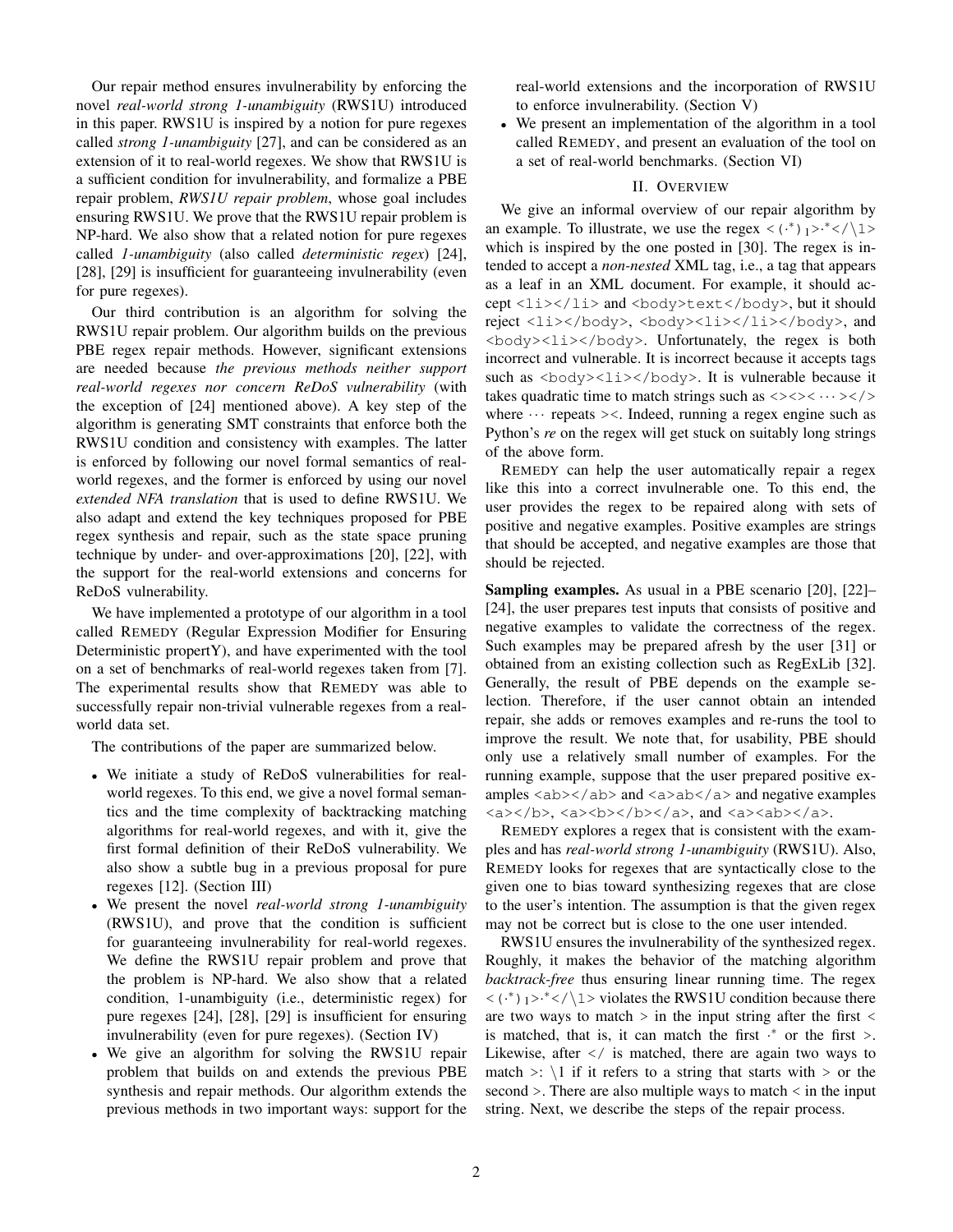Generating templates. REMEDY generates *templates*, which are regexes containing *holes*. Informally, a hole  $\Box$  is a placeholder that is to be replaced with some concrete regex. REMEDY starts with the initial template set to be the input regex  $\langle \cdot^* \rangle_1$ > $\cdot^*$  $\langle \cdot \rangle_1$ >. Since the regex is vulnerable and does not satisfy the RWS1U condition, REMEDY replaces the subexpressions with holes and expands the holes by replacing them with templates such as  $\square \square$ ,  $\square \square$ ,  $\square^*$ ,  $(?=\square)$ , and  $\setminus i$ . After some iterations, we get the template <  $(\Box_1^*)_1 > \Box_2^*$  <  $\setminus$  1>.

Searching assignments. Next, REMEDY checks if the template can be instantiated to a regex that satisfies the required conditions by replacing its holes with some sets of characters. For this, REMEDY generates two types of constraints: *consistency-with-examples constraint* that ensures that the regex is consistent with the examples, and *linear-time constraint* that asserts RWS1U. REMEDY looks for a regex that satisfies the constraints by using an SMT solver. If the constraints are unsatisfiable, then REMEDY backtracks to explore more templates. We give the details of the constraint generation in Section V-A. REMEDY also performs *template pruning* to filter out templates that can be efficiently detected impossible to be instantiated to a regex that is consistent with the examples. The details are presented in Section V-A.

Using an SMT solver, REMEDY finds that the constraints are satisfiable, and replaces  $\square_1$  and  $\square_2$  with  $\lceil \sim \rceil$  and  $\lceil \sim \rceil$ , respectively. Here, [ˆ*a*] is a regex that matches any character besides *a*. Finally, REMEDY returns <( $[^{\sim}]^*$ )<sub>1</sub>> $[^{\sim}]^*$  </\1> as the repaired regex which is invulnerable and matches the user's intention.

## III. REAL-WORLD REGULAR EXPRESSIONS

In this section, we give the definition of real-world regexes. We also present the novel formal model of the backtracking matching algorithm for real-world regexes, and with it, we formally define their ReDoS vulnerability.

Notations. Throughout this paper, we use the following notations. We write  $\Sigma$  for a finite alphabet;  $a, b, c \in \Sigma$  for a character;  $w, x, y, z \in \Sigma^*$  for a sequence of characters;  $\varepsilon$  for the empty sequence;  $r$  for a real-world regex;  $N$  for the set of natural numbers. For the string  $x = x[0]...x[n-1]$ , its length is  $|x| = n$ . For  $0 \le i \le j \le |x|$ , the string  $x[i] \dots x[i]$  is called a substring of *x*. We write  $x[i..j]$  for the substring. In addition, we write  $x[i..j]$  for the substring  $x[i]...x[j-1]$ . We assume that  $x[i.. j] = $$ , where  $$ \notin \Sigma$ , when  $i < 0$  or  $|x| < j$ . For *f* a (partial) function,  $f[\alpha \mapsto \beta]$  denotes the (partial) function that maps α to β and behaves as *f* for all other arguments. We write  $f(\alpha) = \perp$  *if f* is undefined at  $\alpha$ . We define *ite*(*true*,*A*,*B*) = *A* and  $ite(false, A, B) = B$ .

#### *A. Syntax and Informal Semantics*

The syntax of *real-world regexes* (simply *regexes* or *expressions* henceforth) is given below:

$$
r ::= [C] | \varepsilon | rr | r|r | r^* | (r)_i | \langle i | (?=r) | (?!r) | (?<=x) | (?<=x)
$$

Here,  $C \subseteq \Sigma$  and  $i \in \mathbb{N}$ . A set of characters  $[C]$  exactly matches a character in *C*. We sometimes write *a* for  $\{a\}$ , and write  $\cdot$ for  $[\Sigma]$ . The semantics of empty string  $\varepsilon$ , concatenation  $r_1r_2$ , union  $r_1 | r_2$  and repetition  $r^*$  are standard. Many convenient notations used in practice such as options, one-or-more repetitions, and interval quantifiers can be treated as syntactic sugars:  $r$ ? =  $r | \varepsilon, r^+ = rr^*$ , and  $r \{i, j\} = r_1 ... r_i r_{i+1} ? ... r_j$ ? where *r*<sub>*k*</sub> = *r* for each  $k \in \{1, ..., j\}$ .

The remaining constructs, that is, capturing groups, backreferences, (positive and negative) lookaheads and lookbehinds, comprise the real-world extensions. In what follows, we will explain the semantics of the extended features informally in terms of the standard backtracking matching algorithm which attempts to match the given regex with the given (sub)string and backtracks when the attempt fails. The formal definition is given later in the section.

A *capturing group*  $(r)$ *i* attempts to match *r*, and if successful, stores the matched substring in the storage identified by the index *i*. Otherwise, the match fails and the algorithm backtracks. A *backreference* \*i* refers to the substring matched to the corresponding capturing group  $(r)$ <sup>*i*</sup>, and attempts to match the same substring if the capture had succeeded. If the capture had not succeeded or the matching against the captured substring fails, then the algorithm backtracks. For example, let us consider the regex  $([0-9])_1([A-Z])_2\1\2$ . Here,  $\1$  and  $\2$  refer to the substring matched by  $[0-9]$  and [A-Z], respectively. The language represented by the regex is  ${abab \mid a \in [0-9] \land b \in [A-Z]}$ . Capturing groups in practice often do not have explicit indexes, but we write them here for clarity. We assume without loss of generality that each capturing group always has a corresponding backreference and vice versa. We assume that capturing group indexes are always distinct in a regex.

A *positive (resp. negative) lookahead* (?=*r*) (resp. (?!*r*)) attempts to match *r* without any character consumption, and proceeds if the match succeeds (resp. fails) and backtracks otherwise. A *fixed-string positive (resp. negative) lookbehind*  $($ ?< $=x$  $)$  (resp.  $($ ?< $|x$  $)$ ) looks back (i.e., toward the left), attempts to match  $x$  without any character consumption, and proceeds if the match succeeds (resp. fails) or otherwise backtracks. Fixed-string lookbehinds are supported by major regex engines such as those in Perl and Python [33]. Note that most regex engines do not support general lookbehinds [25].

## *B. Formal Semantics and Vulnerability*

We now formally define the semantics of regexes. Traditionally, the language of pure regexes is defined by induction on the structure of the expressions. However, such a definition would be difficult for real-world regexes because of the extended features and also unsuitable for formalizing vulnerability because the notion concerns the complexity of backtracking matching algorithms. To this end, we define the semantics by the matching relation  $\sim$  that models the behavior of backtracking matching algorithms.

A matching relation is of the form  $(r, w, p, \Gamma) \sim \mathcal{N}$  where *p* is a position on the string *w* such that  $0 \le p \le |w|$ ,  $\Gamma$  is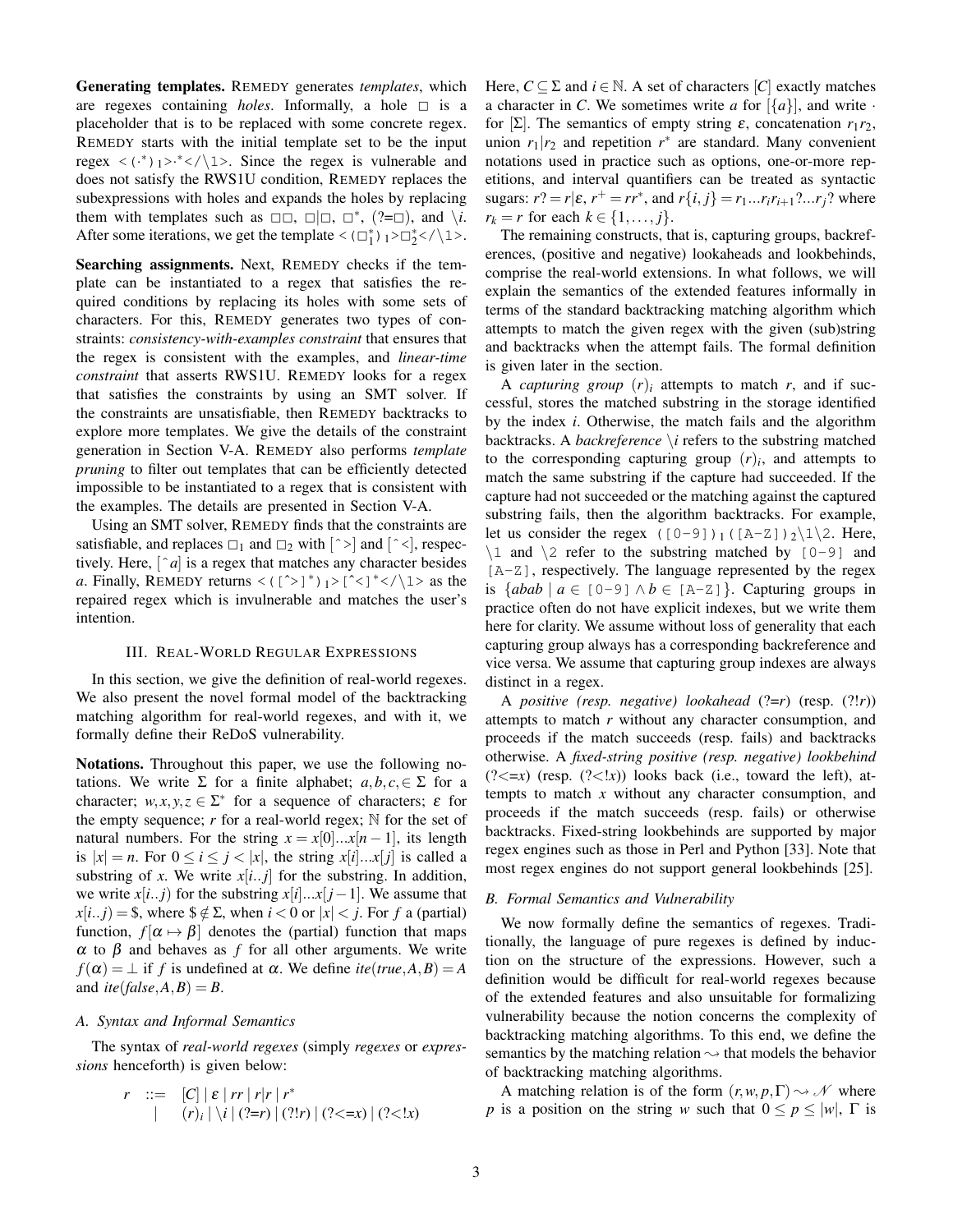$$
(r, w, p, \Gamma) \sim \mathcal{N}
$$
  
\n
$$
\frac{\Gamma(i) \neq \bot \quad (\Gamma(j, w, p, \Gamma) \sim \mathcal{N})}{(\lambda, w, p, \Gamma) \sim \mathcal{N}} \quad \text{(CAPTURING GROUP)}
$$
\n
$$
\frac{\Gamma(i) \neq \bot \quad (\Gamma(i), w, p, \Gamma) \sim \mathcal{N}}{(\lambda, w, p, \Gamma) \sim \mathcal{N}} \quad \text{(BACKREFERENCE)}
$$
\n
$$
\frac{\Gamma(i) = \bot}{(\lambda, w, p, \Gamma) \sim \mathcal{N}} \quad \text{(BACKREFERENCE FAILURE)}
$$
\n
$$
\frac{(r, w, p, \Gamma) \sim \mathcal{N}}{((2=r), w, p, \Gamma) \sim \mathcal{N}} \quad \text{(POSTIVE LOOKAHEAD)}
$$
\n
$$
\frac{(r, w, p, \Gamma) \sim \mathcal{N} \quad \mathcal{N}' = \text{ite}(\mathcal{N} \neq \emptyset, \emptyset, \{p, \Gamma\})}{(\text{?!r}), w, p, \Gamma) \sim \mathcal{N}' \quad \text{(NEGATIVE LOOKAHEAD)}
$$
\n
$$
\frac{(x, w[p-|x|..p), 0, \Gamma) \sim \mathcal{N} \quad \mathcal{N}' = \text{ite}(\mathcal{N} \neq \emptyset, \{(p, \Gamma)\}, \emptyset)}{(\text{??=x}), w, p, \Gamma) \sim \mathcal{N}' \quad \text{(DOSTIVE LOOKBEHIND)}
$$
\n
$$
\frac{(x, w[p-|x|..p), 0, \Gamma) \sim \mathcal{N} \quad \mathcal{N}' = \text{ite}(\mathcal{N} \neq \emptyset, \emptyset, \{(p, \Gamma)\})}{(\text{(?<1x)}, w, p, \Gamma) \sim \mathcal{N}' \quad \text{(NEGATIVE LOOKBEHIND)}
$$
\n
$$
\frac{(x, w[p-|x|..p), 0, \Gamma) \sim \mathcal{N} \quad \mathcal{N}' = \text{ite}(\mathcal{N} \neq \emptyset, \emptyset, \{(p, \Gamma)\})}{(\text{(?<1x)}, w, p, \Gamma) \sim \mathcal{N}' \quad \text{(NEGATIVE LOOKBEHIND)}
$$

Fig. 1: Selected rules of the matching relation  $\sim$ 

a function that maps each capturing group index to a string captured by the corresponding capturing group, and  $\mathcal N$  is a set of matching results. A *matching result* is a pair of a position and a capturing group function. Roughly, (*r*,*w*, *p*,Γ) is read: a regex *r* tries to match the string *w* from the position *p*, with the information about capturing groups  $\Gamma$ . For example, for the regex *a* on the strings *a* and *b*, the matching relations are  $(a, a, 0, \emptyset) \rightarrow \{(1, \emptyset)\}\$ and  $(a, b, 0, \emptyset) \rightarrow \emptyset$ , respectively. From these, the matching relation of the regex  $(a|b)$  on the string *a* is  $((a|b), a, 0, \emptyset) \rightarrow \{(1, \emptyset)\}.$ 

Figure 1 shows some rules for deducing the matching relation. For space, we show only the rules for handling the extended features, deferring the full rules to the Appendix. The rules are inspired by [34] who have given natural-semanticsstyle rules for pure regexes and parsing expression grammars. However, to our knowledge, we are the first to give the formal semantics of real-world regexes in this style and use it to formalize vulnerability.

In the rule (CAPTURING GROUP), we first get the matching result  $\mathcal N$  from matching *w* against *r* at the current position *p*. And for each matching result  $(p_i, \Gamma_i) \in \mathcal{N}$  (if any), we record the matched substring  $w[p..p_i]$  in the corresponding capturing group map Γ*<sup>i</sup>* at the index *i*. The rule (BACKREFERENCE) looks up the captured substring and tries to match it with the input at the current position. The match fails if the corresponding capture has failed as stipulated by the rule (BACKREFERENCE FAILURE).

In the rule (POSITIVE LOOKAHEAD), the expression  $r$  is matched against the given string *w* at the current position *p* to obtain the matching results  $N$ . Then, for every match result  $(p', \Gamma') \in \mathcal{N}$  (if any), we reset the position from  $p'$ to *p*. This models the behavior of lookaheads which does not consume the string. The rule (NEGATIVE LOOKAHEAD) is similar, except that we reset and proceed when there is no match. Note that captures made inside of a negative lookahead cannot be referred outside of the lookahead, which agrees with the behavior of regex engines in practice. The rules (POSITIVE LOOKBEHIND) and (NEGATIVE LOOKBEHIND) for handling fixed-string lookbehinds are self-explanatory.

Definition III.1 (Language). The *language* of a regex *r* is defined as  $L(r) = \{w \mid (r, w, 0, \emptyset) \sim \mathcal{N} \wedge \exists \Gamma.(|w|, \Gamma) \in \mathcal{N} \}.$ 

We show some examples of matchings. For brevity, we omit capturing group information from Examples III.1 and III.2 because it is not used there, i.e., it is always  $\emptyset$ .

**Example III.1.** The matching of the regex  $(a^*)^*$  on the string *ab* is as follows:

$$
\frac{0 < |ab| \quad a \in \{a\}}{(a, ab, 0) \leadsto \{1\}} \quad \frac{1 < |ab| \quad b \notin \{a\}}{(a, ab, 1) \leadsto \emptyset} \quad \frac{1 < |ab| \quad b \notin \{a\}}{(a^*, ab, 0) \leadsto \{0, 1\}} \quad \frac{1 < |ab| \quad b \notin \{a\}}{(a, ab, 1) \leadsto \emptyset} \quad \frac{(a^*, ab, 0) \leadsto \{0, 1\}}{(a^*)^*, ab, 0) \leadsto \{0, 1\}}
$$

The regex rejects the string because  $|ab| = 2 \notin \{0,1\}.$ 

**Example III.2.** The matching of  $((?=a)^*)^*$  on *ab* is:

$$
\frac{0 < |ab| \ a \in \{a\}}{(a, ab, 0) \sim \{1\}} \frac{(2-a), ab, 0) \sim \{0\}}{((2-a)^*, ab, 0) \sim \{0\}} \frac{(2-a)^*, ab, 0) \sim \{0\}}{(((2-a)^*)^*), ab, 0) \sim \{0\}}
$$

The regex rejects the string because  $|ab| = 2 \notin \{0\}.$ 

**Example III.3.** The matching of  $(a^*)_1 \setminus 1$  on *aa* is:

$$
\frac{A \quad B_0 \quad B_1 \quad B_2}{(a^*)_1 \setminus 1 \rightsquigarrow \{(0, \Gamma_0), (2, \Gamma_1)\}}
$$

where  $\Gamma_0 = \{(1, \varepsilon)\}\,$ ,  $\Gamma_1 = \{(1, a)\}\,$ ,  $\Gamma_2 = \{(1, aa)\}\$  and the subderivation *A* is:

$$
\frac{0 < |aa| \quad a \in \{a\}}{(a, aa, 0, \emptyset) \leadsto \{(1, \emptyset)\}} \quad \frac{C_0}{(a^*, aa, 2, \emptyset) \leadsto \emptyset} \quad \frac{(a^*, aa, 2, \emptyset) \leadsto \emptyset}{(a^*, aa, 1, \emptyset) \leadsto \{(1, \emptyset), (2, \emptyset)\}} \quad \frac{(a^*, aa, 0, \emptyset) \leadsto \{(0, \emptyset), (1, \emptyset), (2, \Gamma_2)\}}{(a^*), a, 0, \emptyset) \leadsto \{(0, \Gamma_0), (1, \Gamma_1), (2, \Gamma_2)\}}
$$

and the roots of the subderivations  $B_0$ ,  $B_1$ ,  $B_2$ , *C*<sub>0</sub>, *C*<sub>1</sub> are, respectively,  $(\{1, aa, 0, \Gamma_0\} \rightarrow \{(0, \Gamma_0)\},\ (\{1, aa, 1, \Gamma_1\} \rightarrow \{(2, \Gamma_1)\}, \ (\{1, aa, 2, \Gamma_2\} \rightarrow \emptyset,$  $(\setminus 1, aa, 1, \Gamma_1) \longrightarrow \{ (2,\Gamma_1) \},$  $(a, aa, 1, \emptyset) \rightarrow \{(2, \emptyset)\}, (a, aa, 2, \emptyset) \rightarrow \emptyset$ . The regex accepts the string as  $(|aa|, \Gamma_1) \in \{(0, \Gamma_0), (2, \Gamma_1)\}.$ 

We define the *size* of the derivation a matching relation to be the number of nodes in the derivation tree. Note that the size is well defined because our rules are deterministic.

Definition III.2 (Running time). For a regex *r* and a string *w*, we define the *running time* of the backtracking matching algorithm on *r* and *w*, *Time*( $r, w$ ), to be the size of the derivation of  $(r, w, 0, \emptyset) \rightarrow \mathcal{N}$ .

Definition III.3 (Vulnerable Regular Expressions). We say that an expression *r* is *vulnerable* if  $Time(r, w) \notin O(|w|)$ .

Note that a regex r is vulnerable iff there exist infinitely many strings  $w_0$ ,  $w_1$ ,... such that  $Time(r, w_i)$  (for  $i \in \mathbb{N}$ ) grows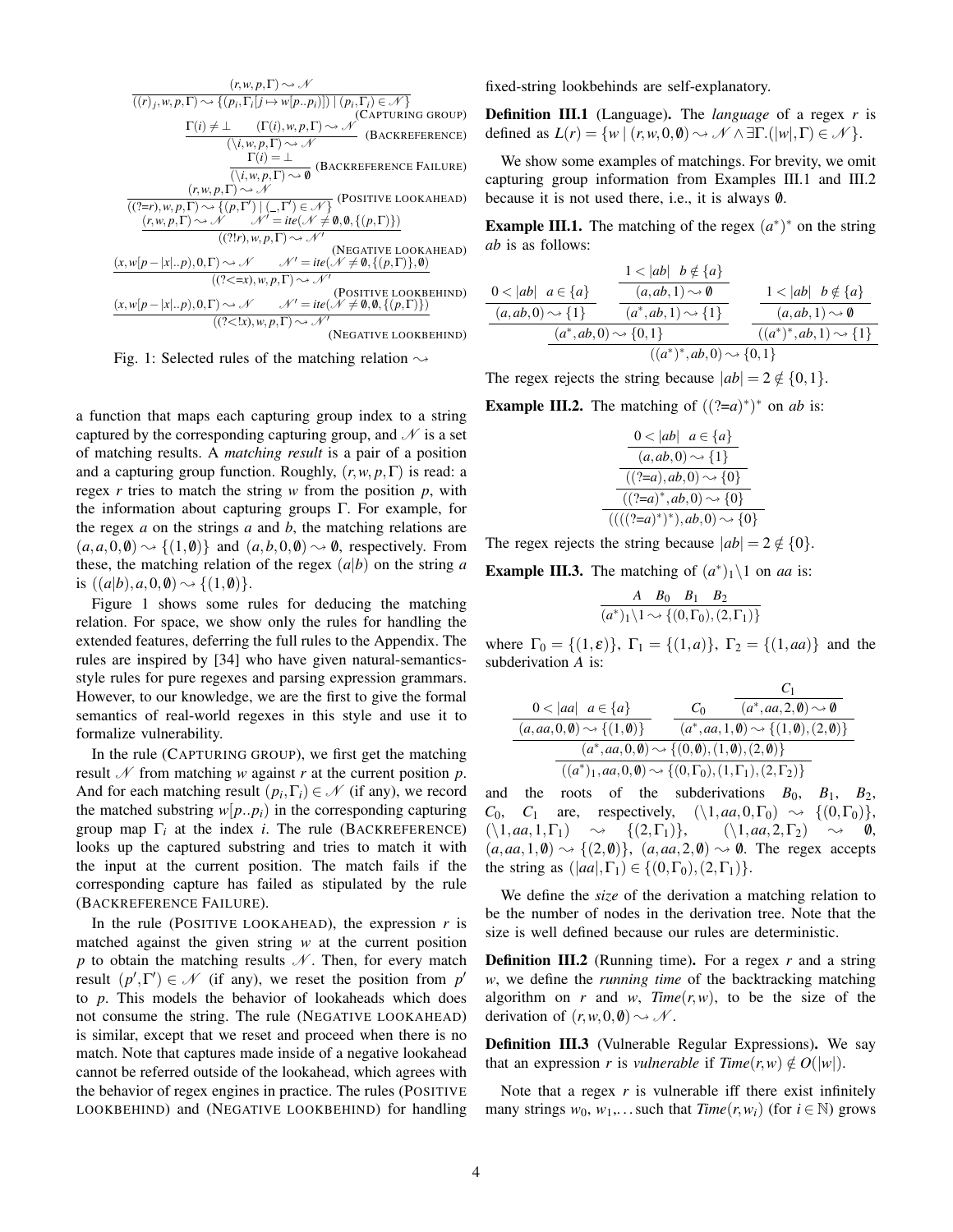super-linearly in |*w<sup>i</sup>* |. Such strings are often called *attack strings*. For example,  $(a^*)^*$  in Example III.1 and  $(a^*)_1 \setminus 1$  in Example III.3 are vulnerable because there exist attack strings  ${a^n b \mid n \in \mathbb{N}}$  on which  $(a^*)^*$  and  $(a^*)_1 \setminus 1$  respectively take  $\Omega(n!)$  and  $\Omega(n^2)$  time. Indeed, running an actual regex engine such as Python's *re* on these regexes with these attack strings exhibits a super-linear behavior. By contrast,  $((?=a)^*)^*$  in Example III.2 takes  $O(n)$  time on these strings and is in fact invulnerable.

Our matching semantics captures the behavior of common backtracking matching algorithms used in most real regex engines, e.g., ones based on path traversal of some nondeterministic automaton [12], [13], [17]. We remark that our formal semantics may be less efficient than an actual regex engine because it computes all possible runs without any optimization. However, it is sound for defining invulnerability, and our repair algorithm synthesizes regexes that are invulnerable even with respect to the inefficient formal semantics. This implies that if a pure regex is considered vulnerable according to the definition of vulnerability in [12] then it is also considered vulnerable according to our definition.

It is worth noting that  $(a^*)^*$  is incorrectly classified as invulnerable by [12], both according to their formal definition of vulnerability and by their vulnerability detection tool. Although the bug is fixable by adding  $\varepsilon$  transitions to their NFA-based definition in a certain way, this shows the subtlety of formalizing vulnerability.

## IV. RWS1U AND ITS REPAIR PROBLEM

This section presents our PBE repair algorithm. First, we define the novel notion of *real-world strong 1-unambiguity* (RWS1U) and prove it to be sound for ensuring invulnerability (Section IV-A). Then, we define *RWS1U repair problem* to be the problem of synthesizing a regex that correctly classifies the given positive and negative examples, satisfies RWS1U, and is syntactically close to the pre-repair regex (Section IV-B). We prove that the RWS1U repair problem is NP-hard. Section V presents an algorithm for solving the RWS1U repair problem.

# *A. Real-World Strong 1-Unambiguity*

We begin by introducing some preliminary notions.

**Definition IV.1** (Bracketing). The *bracketing* of *r*, *r*<sup>[]</sup>, is obtained by inductively mapping each subexpression *s* of *r* to  $[i s]_i$  where *i* is a unique index. Here,  $[i a]_i$  are called *brackets* and are disjoint from the alphabet  $\Sigma$  of *r*.

Note that  $r^{\parallel}$  is a regex over the alphabet  $\Sigma \cup \Psi$ , where  $\Psi =$  $\{ [i, j]_i | i \in \mathbb{N} \}$ . We call  $\Psi$  the *bracketing alphabet* of  $r^{\parallel}$ . For example, for  $r = ((a)^*)^*b$ , the bracketing is

$$
r^{\parallel} = [{}_1[{}_2([{}_3([{}_4a]_4)^*]{}_3)^*]{}_2[{}_5b]{}_5]{}_1
$$

with the bracketing alphabet  $\{ [i, j] \mid i \in \{1, 2, 3, 4, 5\} \}.$ 

Definition IV.2 (Lookaround removal). The regex *r* with its *lookarounds removed*,  $rmla(r)$ , is r but with each of its lookaround replaced by  $\varepsilon$ .

A *non-deterministic automaton* (NFA) over an alphabet Σ is a tuple  $(Q, \delta, q_0, q_n)$  where  $Q$  is a finite set of states,  $\delta \subseteq$  $Q \times (\Sigma \cup \{\varepsilon\}) \times Q$  is the transition relation,  $q_0$  is the initial state, and  $q_n$  is the accepting state.

Definition IV.3 (*eNFAtr*). For a lookaround-free regex *r* over Σ, its *extended NFA translation*, *eNFAtr*(*r* []), is a NFA over Σ∪Ψ defined by the rules shown in Figure 2 where Ψ is the bracketing alphabet of  $r^{\parallel}$ .

In the translation shown in Figure 2, we maintain a global map  $\mathscr I$  from capturing group indexes to states.  $\mathscr I$  is initially empty and is updated whenever a capturing group  $(r)$ *i* is encountered so that  $\mathcal{I}(i)$  is set to be the initial state of the NFA constructed from *r*.  $Fst(q)$  is defined as follows:  $qa \in Fst(q)$ iff  $\rho \in \Psi^*$ ,  $a \in \Sigma$ , and there is a  $\rho a$ -labeled path from q. We define  $\rho a^{\dagger} = a$ , and  $Fst(q)^{\dagger} = \{a \mid \rho a \in Fst(q)\}\.$  Roughly,  $Fst(q)$ <sup> $\sharp$ </sup> is the set of characters that *r* can reach without any character consumption where  $q$  is the initial state of  $e$ *NFAtr*(*r*). For example, for  $r = ab|ac|d^*ef$ ,  $Fst(q)^{\dagger} = \{a,d,e\}$  where *q* is the initial state of *eNFAtr*(*r*).

Our extended NFA translation may be seen as the standard Thompson's translation for pure regexes [35], [36] extended to real-world regexes. However, unlike the Thompson's translation, it does not preserve the semantics (necessarily not so because real-world regexes are not regular even without lookarounds). Instead, we use the translation only for the purpose of defining RWS1U. For a pair of states *q* and *q* ′ of a NFA, we write  $paths(q, q')$  for the set of strings that take the NFA from  $q$  to  $q'$ .

**Definition IV.4** (*Bps*). For *r* a regex over  $\Sigma$ ,  $\Psi$  the bracketing alphabet of  $r^{\parallel}$ ,  $[i \in \Psi, a \in \Sigma$ , and  $( \_ , \delta, \_ , \_ ) = eNFAtr(r^{\parallel}),$  we define  $Bps(r, [i, a]$  to be the set below:

$$
\{\rho \in \Psi^* \mid \exists (q_j, [i, \_), (q_l, a, \_) \in \delta.\rho \in paths(q_j, q_l)\}.
$$

Roughly,  $Bps(r, [i, a)$  are the sequences of brackets appearing in paths from the unique edge labeled [*<sup>i</sup>* to an edge labeled *a* in the extended NFA translation of *r*.

Example IV.1. Figure 3 shows the extended NFA translation of  $(a^*)^*$  where unlabeled edges denote  $\varepsilon$  transitions. Note that *Bps*( $(a^*)^*$ ,  $[1, a) = \{[(1)(2]^2)^n \cdot 2 \cdot 3 \mid n \in \mathbb{N}\}.$ 

Definition IV.5 (RWS1U). We say that a regex *r* satisfies *real-world strong 1-unambiguity* (RWS1U) if (1)  $|Bps(rmla(r), [i, a)] \leq 1$  for all  $a \in \Sigma$  and  $[i \in \Psi$  where  $\Psi$  is the bracketing alphabet of  $rmla(r)^{[]}$  and (2) lookarounds in *r* do not contain repetitions and backreferences.

Roughly, condition (1) ensures that the matching algorithm can determine which subexpression to match next by looking at the next character in the input string. It therefore rules out the need for backtracking. The condition is inspired by a notion called *strong 1-unambiguity* for pure regexes [27] and can be seen as an extension of it to regexes containing backreferences. We do not impose the condition in lookarounds, because the condition prohibits some important use patterns of them. For instance, it will preclude any meaningful use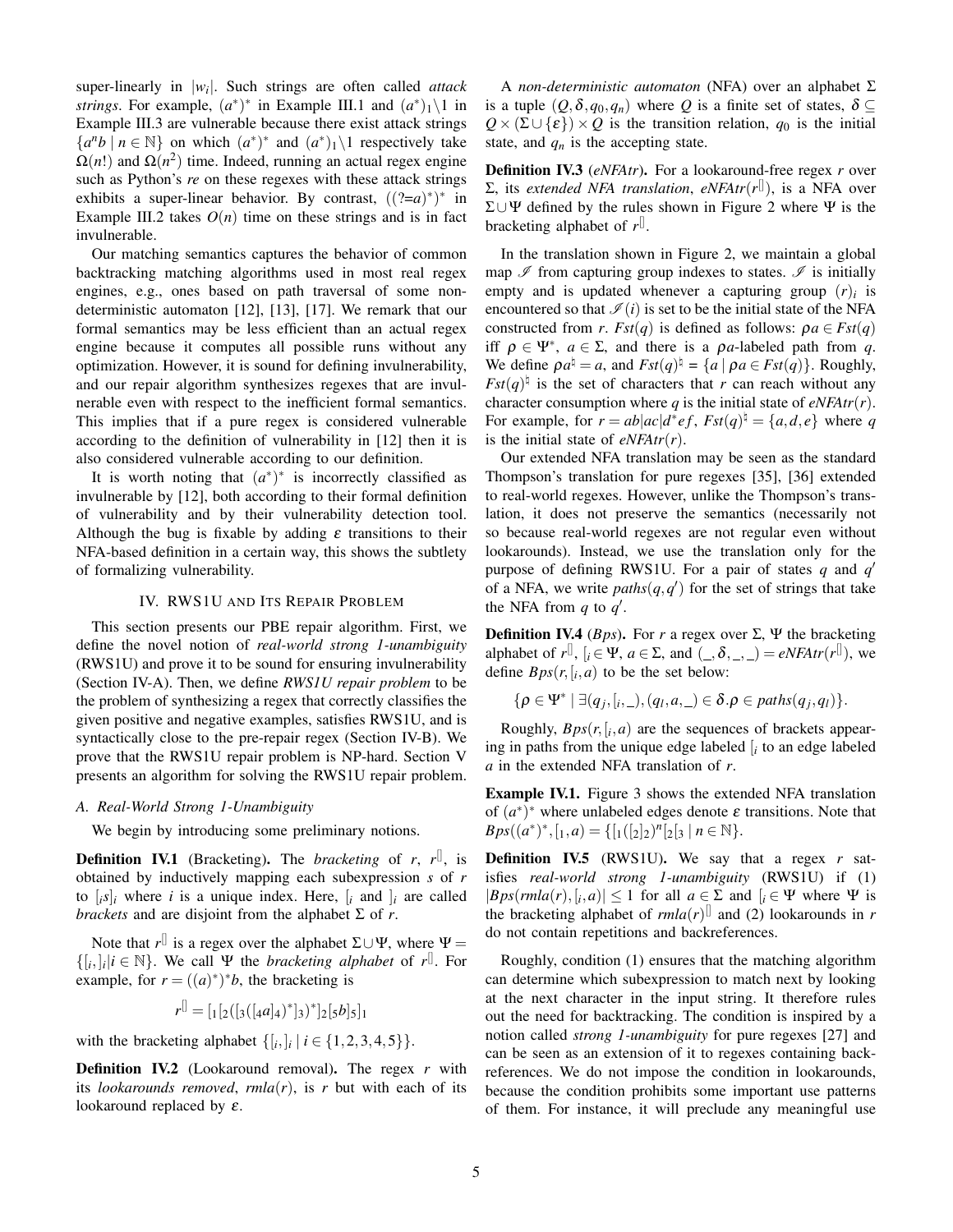$$
eNFArr(r|C) = (\{q_0, q_1\}, \{(q_0, a, q_1) | \forall a \in C\}, q_0, q_1)
$$
\n
$$
eNFArr(r_1r_2) = (Q_1 \cup Q_2, \delta_1 \cup \delta_2 \cup \{(q_{n_1}, \varepsilon, q_{0_2})\}, q_{0_1}, q_{n_2}) \text{ where } (Q_1, \delta_1, q_{0_1}, q_{n_1}) = eNFArr(r_1) \text{ and } (Q_2, \delta_2, q_{0_2}, q_{n_2}) = eNFArr(r_2)
$$
\n
$$
eNFArr(r_1|r_2) = (Q_1 \cup Q_2 \cup \{q_0, q_n\}, \delta_1 \cup \delta_2 \cup \{(q_0, \varepsilon, q_{0_1}), (q_0, \varepsilon, q_{0_2}), (q_{n_1}, \varepsilon, q_n), (q_{n_2}, \varepsilon, q_n)\}, q_0, q_n)
$$
\n
$$
where (Q_1, \delta_1, q_{0_1}, q_{n_1}) = eNFArr(r_1) \text{ and } (Q_2, \delta_2, q_{0_2}, q_{n_2}) = eNFArr(r_2)
$$
\n
$$
eNFArr(r^*) = (Q \cup \{q_0, q_n\}, \delta \cup \{(q_0, \varepsilon, q_{0_1}), (q_0, \varepsilon, q_n), (q_{n_1}, \varepsilon, q_n), (q_{n_1}, \varepsilon, q_0)\}, q_0, q_n) \text{ where } (Q, \delta, q_{0_1}, q_{n_1}) = eNFArr(r)
$$
\n
$$
eNFArr(r) = eNFArr(r) \text{ and } \mathcal{I} = \mathcal{I}[i \mapsto q_0] \text{ where } eNFArr(r) = (-,-, q_0, -)
$$
\n
$$
eNFArr(r) = (\{q_0, q_1\}, \{(q_0, a, q_1) | a \in Fstr(\mathcal{I}(i))^{\dagger}\} \cup \{(q_0, \varepsilon, q_1) | (r)_i \text{ and } \varepsilon \in L(r)\}, q_0, q_1)
$$

Fig. 2: The extended NFA translation.



Fig. 3: The extended NFA translation of  $(a^*)^*$ .

of a positive lookahead because if the lookahead succeeds then the subexpression immediately following the lookahead must match the same string. Therefore, for lookarounds, we impose the condition stipulated by (2). The condition prohibits repetitions and backreferences to appear in a lookaround and ensures that the matching within a lookaround finishes in constant time. Therefore, (1) and (2) combined guarantee that the overall matching finishes in linear time.

**Example IV.2.** Recall  $r_1 = (a^*)^*$ ,  $r_2 = ((?=a)^*)^*$ ,  $r_3 = (a^*)^1$ from Examples III.1, III.2, III.3. The regex  $r_1$  does not satisfy the RWS1U condition because as shown in Example IV.1,  $|Bps(r_1,[1,a)] = \mathfrak{K}_0 > 1$ . Also,  $r_3$  does not satisfy the RWS1U condition because  $Bps(r_3, [1, a) = \{[\frac{1}{2}[3, a, [1, a, a]]^2][5\}$  where

$$
r_3^{\parallel} = [{}_1[{}_2([{}_3([{}_4a]_4)^*]{}_3)_1]{}_2 [{}_5\backslash 1]{}_5]{}_1,
$$

and so  $|Bps(r_3, [1, a)] = 2 > 1$ . By contrast,  $r_2$  (trivially) satisfies the RWS1U condition because  $rmla(r_2) = (\varepsilon^*)^*$  which contains no characters.

**Example IV.3.** The regex  $r_4 = a^*b^*$  satisfies the RWS1U condition because  $|Bps(r_4, [i, a)] = |Bps(r_4, [i, b)] = 1$  for  $i \in$  $\{1,2,3\}$ , and  $|Bps(r_4,[i,a)| = 0$  and  $|Bps(r_4,[i,b)| = 1$  for  $i \in \{4, 5\}$ , where  $r_4^{\parallel} = [1(2([3a]_3)^*]_2 [4([5b]_4)^*]_5]_1$ . The regex  $r_5 = ((2 -^*) \cdot)^*$  does not satisfy the RWS1U condition because the positive lookahead contains a repetition, violating condition (2).

We show that RWS1U is a sufficient condition for invulnerability.

## Theorem IV.1. *A regex that satisfies RWS1U is invulnerable.*

The proof appears in the Appendix. We remark that while RWS1U is a sufficient condition, it is not a necessary condition for invulnerability. For example, *a*|*aa* is invulnerable but does not satisfy RWS1U.

Finally, we note that a related notion called *1-unambiguity* for pure regexes (also called *deterministic regexes*) [24], [28], [29] is insufficient for guaranteeing invulnerability (even for pure regexes). For example,  $(a^*)^*$  is 1-unambiguous, because any character occurs at most once, but it is vulnerable as shown in Section III-B<sup>2</sup>.

## *B. Repair Problem*

In this section, we define the RWS1U repair problem. First, we adapt the notion of *distance* between regexes from a recent work on PBE regex repair [22]. In what follows, a regex is identified with its *abstract syntax tree* (AST) representation. For an AST  $r$ , we define its *size*,  $|r|$ , to be the number of nodes of *r*.

**Definition IV.6** (Distance). For non-overlapping subtrees  $r_1$ , ...,  $r_n$  of a regex *r*, an *edit*  $r[r'_1/r_1, \dots, r'_n/r_n]$  replaces each  $r_i$ with  $r'_i$ . The *cost* of the edit is  $\sum_{i \in \{1, ..., n\}} |r_i| + |r'_i|$ . The *distance* between  $r_1$  and  $r_2$ ,  $D(r_1, r_2)$ , is the minimum cost of an edit that transforms  $r_1$  to  $r_2$ .

For example,  $D(a|b|c, d|c) = 4$ , which is realized by the edit that replaces  $a|b$  by  $d$ . We now define the repair problem.

Definition IV.7 (RWS1U Repair Problem). Given a regex *r*1, a finite set of *positive examples*  $P \subseteq \Sigma^*$ , and a finite set of *negative examples*  $N \subseteq \Sigma^*$  where  $P \subseteq L(r_1)$  and  $L(r_1) \cap N = \emptyset$ , the *real-world strong 1-unambiguity repair problem* (*RWS1U repair problem*) is the problem of synthesizing  $r_2$  such that (1)  $r_2$  satisfies RWS1U, (2)  $P \subseteq L(r_2)$ , (3)  $N \cap L(r_2) = \emptyset$ , and (4)  $D(r_1, r_2) \le D(r_1, r_3)$  for any regex  $r_3$  satisfying (1)-(3).

Condition  $(1)$  guarantees that the repaired regex  $r_2$  is invulnerable. Conditions (2) and (3) assert that  $r_2$  correctly classifies the examples. Condition  $(4)$  says that  $r_2$  is syntactically close to the original regex  $r_1$ .

We note that the repair problem is easy without the closeness condition (4): one can construct an invulnerable regex that accepts just *P* (or  $\Sigma^* \setminus N$ ) in time linear in  $\sum_{w \in P} |w|$ (or  $\sum_{w \in N} |w|$ ). However, such a regex is unlikely to be one intended by the user, that is, it suffers from *overfitting*. Condition (4) is an important ingredient of a PBE synthesis and repair that biases the solution toward the intended one. The assumption is that the given regex may not be quite correct but is close to the one user intended.

<sup>2</sup>Further details are in Appendix E.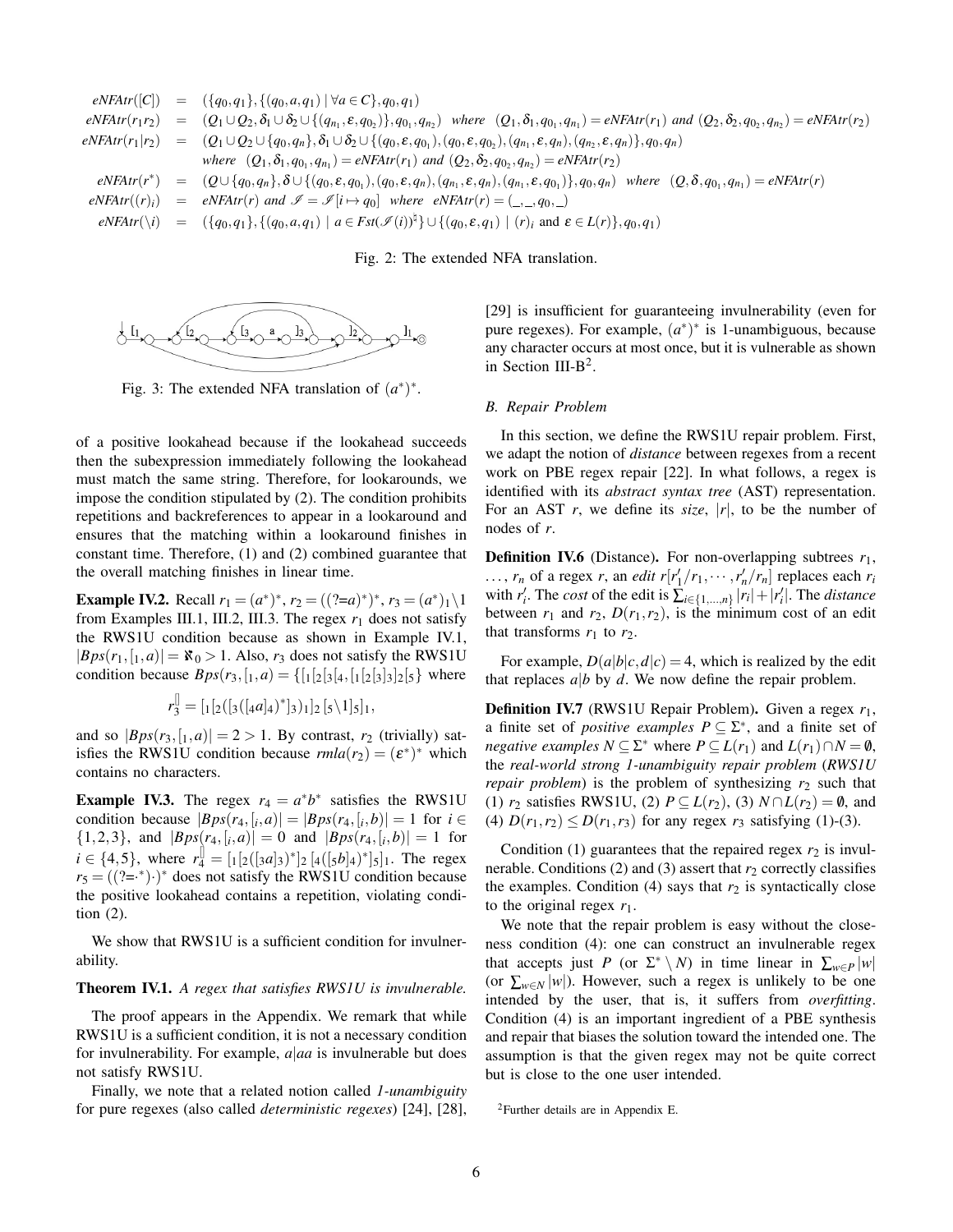# Algorithm 1: The repair algorithm

Input: regex *r*, positive examples *P*, negative examples *N* Output: a RWS1U regex that is consistent with *P* and *N* 1:  $Q \leftarrow \{r\}$ 2: while *Q* is not empty do 3:  $t \leftarrow Q.\text{pop}()$ 4: **if**  $P \subseteq L(t_\top)$  and  $N \cap L(t_\perp) = \emptyset$  then 5:  $\Phi \leftarrow \text{getInvulnerableConstant}(t, P, N)$ 6: **if**  $\Phi$  is satisfiable then 7: **return solution** $(t, \Phi)$ 8: *Q*.push(expandHoles(*t*)) 9: *Q*.push(addHoles(*t*))

We show that the RWS1U repair problem is NP-hard by a reduction from EXACTCOVER which is NP-complete [37]. More formally, we consider the decision problem version of the RWS1U repair problem in which we are asked if there is a repair  $r_2$  of  $r_1$  satisfying conditions (1)-(3) and  $D(r_1, r_2) \leq k$ for some given  $k \in \mathbb{N}$ . Note that the decision problem is no harder than the original repair problem because the solution to the repair problem can be used to solve the decision problem.

Theorem IV.2. *The RWS1U repair problem is NP-hard.*

The proof appears in the Appendix.

# V. REPAIR ALGORITHM

In this section, we describe the details of our PBE repair algorithm. As discussed in Section II, our algorithm builds on the previous approaches that use template-based search with search pruning [20], [22] and the SMT-based constraint solving to find a solution within the given candidate template [22]. Our algorithm extends the constraint generations and the pruning techniques of the previous approaches with the support for real-world extensions and the assertion of RWS1U to ensure invulnerability. We give the overview of the repair algorithm in Section V-A. The details of the constraint generation is given in Section V-B.

## *A. Algorithm Overview*

Algorithm 1 shows the high-level structure of the repair algorithm. The algorithm takes a regex  $r$ , a set of positive examples *P*, and a set of negative examples *N* as input. Its output is a regex that satisfies the RWS1U condition and is consistent with *P* and *N*. At a high level, our algorithm consists of the following four key components.

Generate the initial template. The priority queue *Q* maintains regex templates. A *regex template t* is a regex that may contain a *hole*  $\Box$  denoting a placeholder that is to be replaced by a concrete regex. Its syntax is formally the extension of that of regexes (cf. Section III) and is defined by:  $r ::= \dots \mid \Box$ . To distinguish, we will use *t* to range over regex templates and reserve *r* for concrete regexes.

The queue *Q* is initialized by pushing the input regex (line 1). *Q* ranks its elements by the distance defined in Section IV

so that templates closer to the input regex are placed before. Due to this, REMEDY outputs a regex that satisfies condition (4) of RWS1U repair problem, i.e., the regex is minimal.

Pruning by approximations. The algorithm next retrieves and removes a template *t* from the head of *Q* (line 3), and applies the *feasibility check* to the template (line 4). The feasibility check is introduced by [20] for pure regexes. It is known to substantially reduce the search space and is also used in subsequent works on PBE regex synthesis and repair [22], [23]. We extend the idea with the support for the real-world features.

The over- and under-approximation  $t<sub>T</sub>$  and  $t<sub>T</sub>$  are built to satisfy the properties  $L(r') \subseteq L(t_T)$  and  $L(t_+) \subseteq L(r')$  for any regex *r'* obtainable by filling the holes of *t*. If  $P \nsubseteq L(t_\top)$  or  $N \cap L(t_+) \neq \emptyset$ , then there is no way to get a regex consistent with *P* and *N* from the template, and thus we safely discard the template from the search.

The approximations are built by filling each hole in *t* with either  $\cdot^*$  or  $[0]$  based on whether an under- or overapproximation is to be made and whether the hole appears in even or odd number of negative lookarounds. Let  $\bar{f} = [\emptyset]$  and  $\overline{[0]} =$  \*. Then,  $t_{\top} = \alpha(t, t^*)$  and  $t_{\perp} = \alpha(t, [0])$  where  $\alpha(t, r)$  is inductively defined as follows:

$$
\alpha(\Box, r) = r \qquad \alpha(t_1, r) \alpha(t_2, r) = [\mathcal{C}]
$$
\n
$$
\alpha(t_1t_2, r) = \alpha(t_1, r) \alpha(t_2, r) \qquad \alpha(\varepsilon, r) = \varepsilon
$$
\n
$$
\alpha(t_1|t_2, r) = \alpha(t_1, r) | \alpha(t_2, r) \qquad \alpha(t^*, r) = \alpha(t, r)^*
$$
\n
$$
\alpha((t)_i, r) = (\alpha(t, r))_i \qquad \alpha(\setminus i, r) = \setminus i
$$
\n
$$
\alpha((?=t), r) = (?= \alpha(t, r)) \qquad \alpha((?!t), r) = (?! \alpha(t, \overline{r}))
$$
\n
$$
\alpha((?<=x), r) = (?<=x) \qquad \alpha((?<=x), r) = (?<=x)
$$

Searching assignments by constraints solving. If the feasibility check passes, the algorithm decides if the template can be instantiated into a regex that is consistent with the examples and satisfies the RWS1U condition by filling each hole with a set of characters (i.e., some  $[C]$ ). This is done by encoding the search problem as a constraint satisfaction problem which is then solved by an SMT solver (lines 5-6). We defer the details of this phase to Section V-B.

Expanding and adding holes to a template. The failure of the SMT solver to find a solution implies that there exists no instantiation of the template obtainable by filling the holes by sets of characters that is consistent with the examples and satisfies the RWS1U condition. In such a case, our algorithm expands the holes in the template to generate unexplored templates and add them to the queue (line 8). For example, the template  $(\Box)_1 \setminus 1$  is expanded to  $(\Box \Box)_1 \setminus 1$ ,  $(\Box \Box)_1 \setminus 1$ ,  $(\Box^*)_1 \setminus 1$ , and so on. Here, to ensure the RWS1U condition, we do not replace the holes in lookarounds with templates containing repetitions.

Finally, if the current template fails the feasibility check and no more templates are in the queue, we generate new templates by adding holes to the current template and add the new templates to the queue, because it would be fruitless to expand the current template any further (line 9). The addition of a new hole is done by replacing a set of characters by a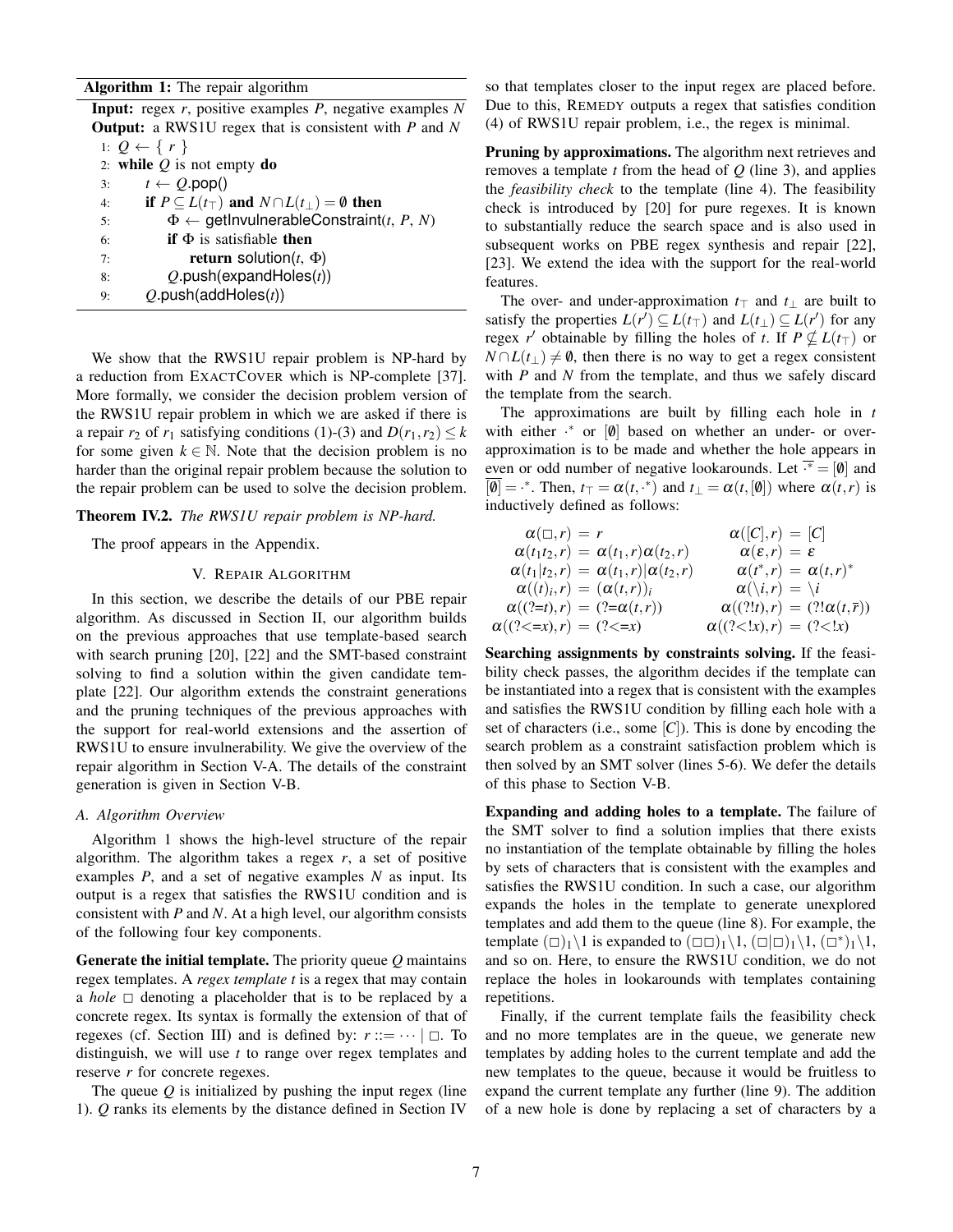Fig. 4: Selected rules for generating consistency-withexamples constraints.

hole or replacing an expression with a hole when an immediate subexpression of the expression is a hole. Note that changing an operator is possible because addHoles can replace an operator with a hole when an immediate subexpression is a hole, and then expandHoles can replace the hole with a different operator. For example, by this,  $(a|b)c$  may be repaired to  $d^*c$ .

#### *B. Generating Constraints*

We show the construction of the SMT constraint. The constraint is a conjunction of the following two constraints: the *consistency-with-examples constraint* which asserts that regex obtained by replacing the holes in the template with the sets of characters is consistent with the given positive and negative examples, and the *linear-time constraint* which further constrains such a regex to satisfy the RWS1U condition. We describe the constructions of each constraint in Section V-B1 and V-B2, respectively.

*1) Consistency with Examples:* To construct the constraint for ensuring the consistency with examples, we adapt and extend the approach proposed by [22] for constructing a similar constraint for pure regexes to real-world regexes. The main idea of [22] is to have a propositional variable  $v_i^a$  for each  $a \in \Sigma$  and *i* that ranges over the number of holes in the given template *t* so that  $v_i^a$  is true iff the set of characters  $[C]$  to fill the *i*-th hole satisfies  $a \in C$ . Then, the constraint is formulated to find an instantiation of *t* that satisfies (1) for each positive example, there is a run of the matching algorithm that accepts it, and (2) no run accepts a negative example.

To this end, we define the function encode which takes a template *t* and a string *w*. It outputs the constraint  $\phi_w$  that is satisfiable iff there exists an instantiation *r* of *t* obtained by filling its holes with sets of characters such that  $w \in L(r)$ . The function encode is defined by rules deriving judgements of the form  $(t, w, p, \Gamma, \phi) \dashrightarrow (\mathscr{S}, \mathscr{F})$ . Here,  $\phi$  accumulates

Algorithm 2: Generation of linear-time constraint

Input: a template *t* Output: a constraint φ*<sup>l</sup>* 1: *t* ←  $rmla(t)$ 2:  $\mathscr{A} \leftarrow eNFAtr(t^{\text{}})/N \mathscr{A} = (Q, \delta, q_0, q_n)$ 3:  $\phi_l \leftarrow true$ 4: for each  $(q, [i, q']) \in \delta$  do 5:  $L \leftarrow Fst(q)$ 6: if  $\rho_i a, \rho_j a \in L$ , where  $\rho_i \neq \rho_j$  then 7: return *false* 8: **for each**  $a \in L^{\natural}$  and  $\Box_i \in L^{\natural}$  do 9:  $\phi_l \leftarrow \phi_l \wedge \neg v_i^a$ 10: **for each**  $a \in \Sigma$  and  $\Box_i, \Box_j \in L^{\natural}$  where  $i \neq j$  do 11:  $\phi_l \leftarrow \phi_l \wedge (\neg v_i^a \vee \neg v_j^a)$ 12: return φ*<sup>l</sup>*

the constraints asserted thus far, and  $\mathscr S$  and  $\mathscr F$  are sets of *constrained matching results* for successes and failures, respectively. A constrained matching result is a tuple  $(p, \Gamma, \phi)$ , where  $p$  is a position,  $\Gamma$  is a function that stores information about capturing groups, and  $\phi$  is a constraint asserting the condition that must be satisfied for the corresponding matching to succeed or fail. Matching results of the form  $(\perp, \perp, \perp)$ indicate matching failures. Then, we define encode $(t, w)$  =  $\bigvee_{(|w|,\_,\phi)\in\mathscr{S}}\phi$  where  $(t, w, 0, \emptyset, true) \longrightarrow (\mathscr{S}, \_).$ 

Figure 4 shows the selected rules of  $-\rightarrow$ . Here, the notation  $\mathscr{M}[(p,\Gamma,\phi) \mapsto (p',\Gamma',\phi')]$ , where  $\mathscr{M}$  is either  $\mathscr{S}$  or  $\mathscr{F}$ , denotes *M* but with  $(p, \Gamma, \phi)$  replaced by  $(p', \Gamma', \phi')$ . For space, we only show the rules for handling the extended features and defer the full rules to the Appendix.

Thanks to our rigorous formalization of the matching relation (cf. Section III-B), the constraint generation rules follow the corresponding rules of the matching relation and are almost straightforward. The main difference is the rule (HOLE) for processing holes. The rule adds constraints to assert that the character  $w[p]$  has to be included or not included in the set of characters that replaces the hole by conjoining  $v_i^{w[p]}$  $\binom{w[\boldsymbol{p}]}{i}$  to the accumulated constraint  $\phi$  for the success case, and conjoining  $\neg v_i^{w[p]}$  $\int_{i}^{w[p]}$  to  $\phi$  for the failure case.

Finally, the consistency-with-examples constraint for *t* is:  $\phi_c \triangleq \bigwedge_{w \in P} \texttt{encode}(t, w) \land \bigwedge_{w \in N} \neg \texttt{ encode}(t, w).$ 

**Example V.1.** Consider the template  $t = (? \square) \square bc$ , the positive examples  $P = \{abc, cbc\}$ , and the negative examples  $N = \{bbc\}$ . For the positive examples, we have

 $\text{encode}(t, abc) = \neg v_0^a \wedge v_1^a \text{ and } \text{ encode}(t, cbc) = \neg v_0^c \wedge v_1^c.$ 

For the negative example, we have  $\text{encode}(t, bbc) = \neg v_0^b \wedge v_1^b$ . Therefore,  $\phi_c = ((\neg v_0^a \wedge v_1^a) \wedge (\neg v_0^c \wedge v_1^c)) \wedge \neg (\neg v_0^b \wedge v_1^b).$ 

*2) Linear Time:* Algorithm 2 shows the construction of the linear-time constraint for enforcing RWS1U. It takes as input a template *t* and returns the linear-time constraint  $\phi_l$ .

The algorithm first removes lookarounds from the template by using *rmla* defined in Definition IV.2 (line 1). Here, we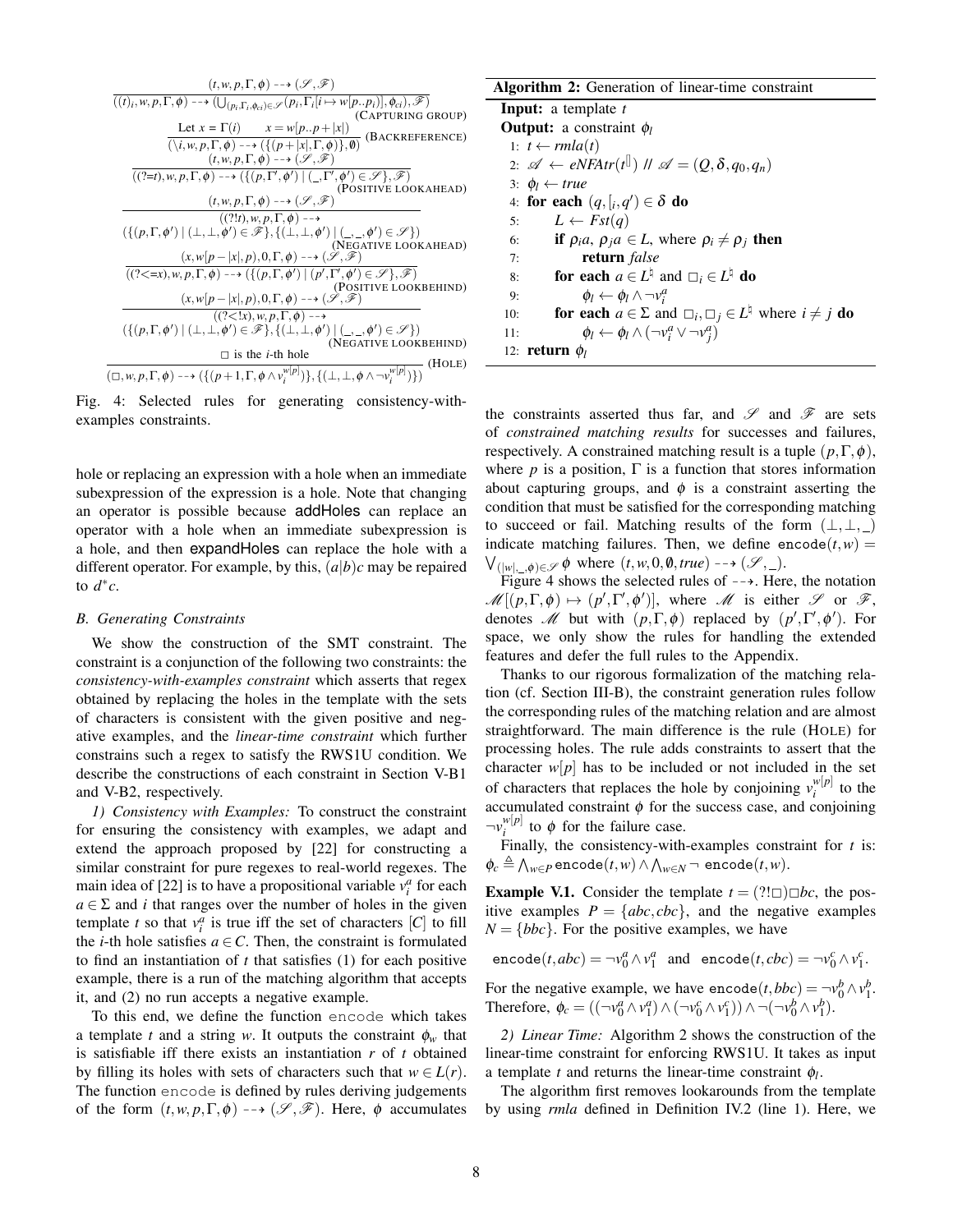

Fig. 5: Simplified version of the extended NFA translation of  $\left[ \frac{1}{2} \right] \left[ \frac{1}{2} \right] \left[ \frac{1}{3} \right] \left[ \frac{1}{4} a \right]_1 \left[ \frac{1}{5} \right] \left[ \frac{1}{5} \right].$ 

extend *rmla* to templates by treating each hole  $\Box_i$  as a set of characters. Condition (2) of RWS1U which asserts repetitionfreedom in lookarounds (cf. Definition IV.5) is ensured by not placing repetitions in lookarounds of a template (cf. Expanding and adding holes to a template in Section V-A).

Next, the algorithm constructs a NFA for *t* [] via the extended NFA translation defined in Definition IV.3 (line 2). Then, for each open bracket  $[i]$  in the NFA, the algorithm computes the set of paths  $Fst(q)$  where q is the source state of the (unique)  $[i$ -labeled edge. Here, we extend *Fst* so that a hole  $\square_i$  is treated as the set of characters  $[\Box_i]$  (cf. Section IV-A).

We then check if there are multiple brackets-only routes from [*<sup>i</sup>* that reach a same character (line 6). If the check passes, then  $-Bps(rmla(r), [i, a)] \geq 2$  for any regex *r* obtainable from *t* violating condition (1) of RWS1U, and we safely reject *t* by returning the unsatisfiable formula *false*.

Otherwise, we proceed to add two types of constraints in lines 8-11. The constraints of the first type added in lines 8- 9 assert that, if some character  $a \in \Sigma$  and a hole  $\square_i$  are both reachable from  $\int_i$  by bracketing-only paths, then the hole must not be filled with a set of characters that contains *a*. Here,  $L^{\natural} = {\alpha \mid \rho \alpha \in L}$  (cf. Section IV-A). The constraints of the second type added in lines 10-11 assert that, if there are two different holes  $\Box_i$  and  $\Box_j$  reachable from  $\vert_i$  by bracketing-only paths, then for any character  $a \in \Sigma$ , at most one of the hole can be filled with a set of characters that contains *a*. It is easy to see that condition (1) of RWS1U is satisfied iff these constraints are satisfied for all  $[i]$ . Finally, the algorithm returns the resulting constraint  $\phi_l$  (line 12).

Example V.2. Let us consider running the algorithm on the template  $t = (\Box_1 | \Box_2 | \Box_1 \setminus 1$  (?!a). The algorithm first removes lookarounds in the template (line 1), and thus the template becomes  $(\Box_1|\Box_2|a)_1\backslash 1$ . Next, the algorithm applies the extended NFA translation to  $t^{\parallel}$  (line 2). Here,  $t^{\parallel}$  is  $\left[ \frac{1}{2} \left[ \frac{2}{3} \right] \left[ \frac{1}{3} \right] \left[ \frac{1}{4} \right] \left[ \frac{1}{5} \right] \left[ \frac{1}{5} \right] \left[ \frac{1}{5} \right]$ . For brevity, we omit the some redundant brackets for sequences and unions. Figure 5 shows the obtained NFA. Then, the algorithm constructs the constraints (lines 4-11). Let us consider the case of  $q_0$ . In this case,  $Fst(q_0) = \{ [1_2 \square_1, [1_3 \square_2, [1_4 \square_3]. \text{ Line } 9 \text{ adds the constraint } \}$  $\neg v_1^a \wedge \neg v_2^a$  and line 11 adds the constraint  $\bigwedge_{a \in \Sigma} (\neg v_1^a \vee \neg v_2^a)$  to φ*l* .

#### *C. Optimization*

We show an optimization to the algorithm. When adding new holes to a template at line 9 of Algorithm 1, we select the sets of characters to be replaced by holes as follows. We analyze the result of the extended NFA translation (which is done anyway for the linear-time constraint) to identify the sets of characters that violate the RWS1U condition, and replace only those with holes. This has the effect of reducing the search space by focusing the synthesis to the parts that contribute to vulnerability.

For example, from the template  $\leq s \square$  an \*>, without the optimization, we may generate up to  $2<sup>6</sup>$  templates by replacing the sets of characters by holes. But with the optimization, we only generate one template  $\leq s \square a \square^* \square$  because  $\cdot$  and  $>$  are the only sets of characters that violate the RWS1U condition.

## VI. IMPLEMENTATION AND EVALUATION

In this section, we present the results of our evaluation. We evaluate the performance of REMEDY by answering the following questions.

- RQ1 Can REMEDY repair vulnerable regexes efficiently?
- RQ2 Can REMEDY find high-quality regexes?
- RQ3 What is the effect of the optimization?

For the first question, we measure the time taken to repair vulnerable regexes on a real-world data set. For the second question, we measure the quality of repaired regexes using the metrics also used in [22]. For the last question, we compare the running times of REMEDY and REMEDY with the optimization described in Section V-C. Henceforth, we refer to REMEDY with the optimization as REMEDY-o, and use REMEDY-h to denote the hybrid of REMEDY and REMEDY-o that returns the regex returned by the faster of the two.

Finally, we present a comparison of our tool REMEDY with the other state-of-the-art tools in Section VI-E. We compared REMEDY with three state-of-the-art tools AlphaRegex [20], RFixer [22], and FlashRegex [24]. AlphaRegex only supports synthesizing a regex, while RFixer and FlashRegex support both synthesizing and repairing a regex.

## *A. Experimental Setup*

We have implemented REMEDY in Java. We use Z3 [38] as the SMT solver. All experiments were performed on a machine with Intel(R) Xeon(R) Gold 6254 CPU  $@$  3.10GHz.

Benchmark. We used *Ecosystem ReDoS data set* collected by Davis et al. [7], which contains real-world regexes in Node.js (JavaScript) and Python core libraries. The data set contains 13,670 regexes that contain real-world extensions (i.e., lookarounds or backreferences). Initially, the regexes are not classified whether they are vulnerable or not. Thus, we contacted the authors of [7] to obtain the subset that they classified as vulnerable. As a consequence, the data set contains 13,591 regexes that contain real-world extensions and are unknown whether they are vulnerable or not, and 79 regexes that contain real-world extensions and are vulnerable. Due to the size, for the former, we selected 100 of them randomly. For the latter, we selected all of them. The average and maximum sizes of the regexes (measured as number of AST nodes) are 32.1 and 383, respectively.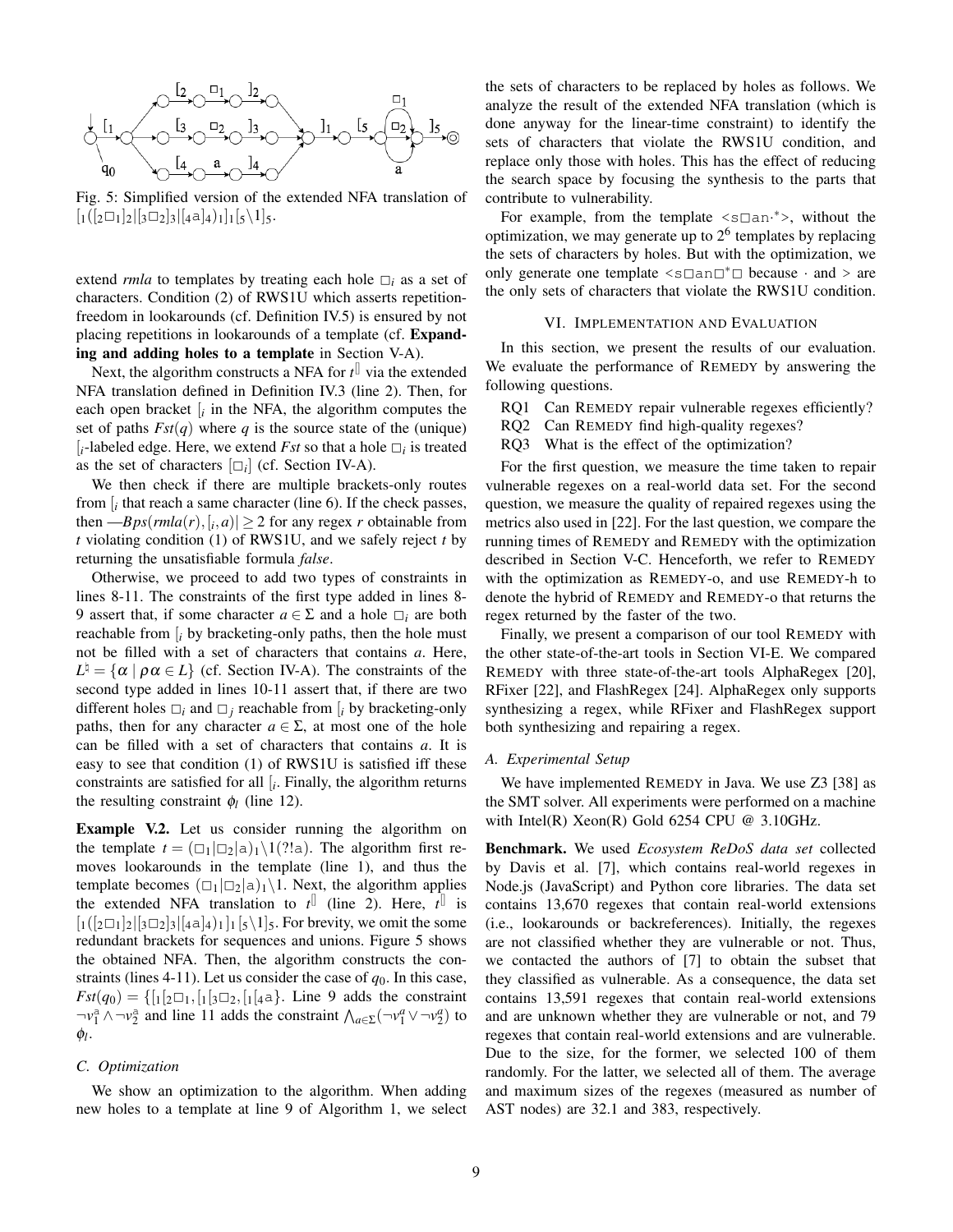We note that there are no known sound-and-complete Re-DoS vulnerability detection methods for real-world regexes (in fact, even whether such a detection is possible is an open question). The 79 regexes that are classified as vulnerable are manually classified as so by Davis et al. We have chosen this data set because its regexes represent real use cases and are also considered to be vulnerable.

Sampling Examples. Since the data set of [7] do not come with examples, we prepared the examples by ourselves. Many of them were made manually, but some were generated automatically, due to the large sizes of the regexes, by the following input generation technique that is inspired by that of [39] for pure regexes.

We first convert the given regex to a backreference-free regex by replacing each capturing group  $(r)$ *i* and backreference  $\lambda$ *i* by fresh symbols  $\alpha$ <sub>*i*</sub> and  $\beta$ <sub>*i*</sub>, respectively. The resulting pure regex (lookarounds can be eliminated for backreferencefree regexes [40]) is converted to a DFA. We enumerate the accepting paths of the DFA so that each edge appears in at least one path, with the requirement that an edge  $\beta_i$  can only be taken if the corresponding edge  $\alpha_i$  was taken before in the path. Each path is turned into a set of positive examples by replacing each  $α<sub>i</sub>$  and  $β<sub>i</sub>$  by a positive example of the regex *r* where  $(r)$ *i* is the capturing group (positive examples of *r* are generated by recursively applying this process). Negative examples are generated similarly by considering the rejecting paths of the DFA.

Finally, we used at most 5 positive and negative examples each. We note that, for usability, PBE should only use relatively small numbers of examples.

Consistency with Examples. By construction, REMEDY is guaranteed to only generate regexes that are consistent with the given examples. We have also validated that all regexes that REMEDY generated in the experiment were indeed consistent with the given examples by running the Java's regex library util.regex.

ReDoS Invulnerability. By construction, REMEDY is guaranteed to only generate regexes that satisfy RWS1U and hence ReDoS invulnerable. We have also validated that all regexes that REMEDY generated in the experiment indeed satisfied RWS1U. Note that whether a regex satisfies RWS1U can be easily checked by analyzing the extended NFA translation of the regex (cf. Section IV-A).

# *B. RQ1: Efficiency*

*1) Performance:* To evaluate the performance, we ran REMEDY and the variants with a timeout of 30 seconds. We chose 30 seconds because the improvement by setting the timeout to more than 30 seconds was little. The table below summarizes the results. The columns Solved and Average show that the number of test cases which were repaired within the timeout range and the average running time, respectively. Additionally, Figure 6a and 6b summarize the running times.



(a) Running times of REMEDY (b) Running times of REMEDY-o

Fig. 6: Results of the repairs.



Fig. 7: Scalability with respect to edit distances.

In total, REMEDY, REMEDY-o, and REMEDY-h repaired 73.7%, 66.5%, and 82.1% of regexes,

|               | Solved(179) Average(s) |      |
|---------------|------------------------|------|
| <b>REMEDY</b> | 132                    | 1.54 |
| Remedy-0      | 119                    | 1.08 |
| Remedy-h      | 147                    | 0.97 |
|               |                        |      |

respectively. More than 82.3% of regexes were repaired within 1 second. On the other hand, we observed that the tools could not repair 17.9% of regexes within the time limit. Our inspection showed that the tools struggled on repairs that require large changes from the original. Such repairs may need to explore a large space of possible regexes. An example of such failure cases is a regex that contains a concatenation of many vulnerable sub-regexes, e.g.,  $({}^{*}[,])^{*}[,]^{+}[]^{+}([{'''}])^{?})$  [ a]<sup>\*</sup> $\&$ 2···, where ··· is a further concatenations of vulnerable sub-regexes. The finding agrees with that of [22] who have reported that their method also struggled on repairs with large changes, and whose techniques are adapted to our method (cf. Section V). In summary, REMEDY *can repair vulnerable regexes that contain real-world extensions efficiently*.

*2) Scalability:* Based on the finding, we plot the running times of REMEDY over the edit distances from the input regexes to their repair results. As Figure 7a shows, in the case of REMEDY, we observed a general correlation between the running times and the edit distances: large edit distances require long running times. This observation affirms our initial findings that the size of edit distance affects the running time.

We also observed that, in some cases, REMEDY finished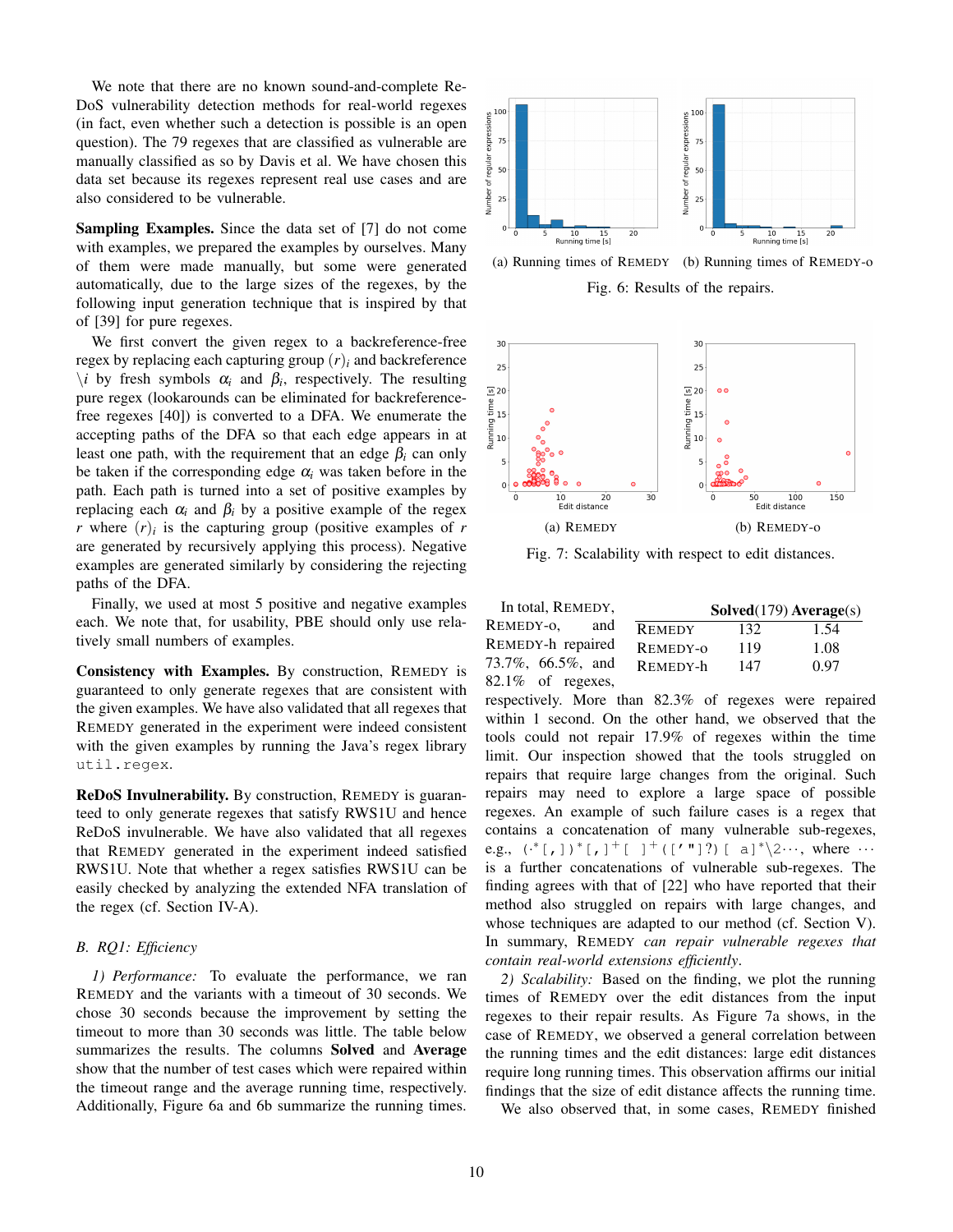repairing with a large edit distance and a short running time. To explain the behavior, we use as example the regex below that is derived from the actual case.

$$
( ? = ( .^*)_1 [ [0 - 9] [ : ] \setminus 1 [ : ]] ^*) \cdot
$$

The regex contains a lookahead with repetitions and backreferences thus violating the condition (2) of RWS1U. REMEDY immediately detects the violation and replaces the repetitions and backreferences with holes. As result, REMEDY reaches the template  $(?=(\Box)_1 [\Box] \cdot ^*$  in one step. Note that the template replaced quite large sub-expressions with holes and is of a large edit distance. This substantially reduced the search space, and thus the short running time was achieved even with the large edit distance.

On the other hand, as shown in Figure 7b, we observed less correlation between the running times and the edit distances for REMEDY-o. Note that the scale of the edit distance axis is significantly wider than that of Figure 7a. The observation also coincides with our initial findings because REMEDY-o uses the optimization described in Section V-C that can increase the edit distance in a small number of steps, namely all sets of characters violating condition (1) of RWS1U are immediately replaced by holes.

Additionally, to understand how our tool scales as the size of a regex increases, we plot the running time of REMEDY-h over the size of the regex (measured as number of AST nodes). Figure 8 shows the result. The points on the border (colored in blue) indicate that



Fig. 8: Scalability wrt. regex sizes.

REMEDY-h could not repair the regex within the time limit. Note that the figure is truncated to omit redundant space where no points appear.

One can observe that, except for the regexes which led to timeout, REMEDY could repair almost all regexes within 1 second regardless of their size. Additionally, we inspected some of the regexes which require more than 1 seconds to repair and confirmed that they require large changes from the original. That is, the impact of the size of regexes on the implementation is little, while the size of edit distance affects the implementation.

In summary, *the performance of* REMEDY *scales with the size of regexes*. Additionally, *there is a correlation between the running times and the edit distances of* REMEDY*.*

# *C. RQ2: Quality*

As mentioned by [22], repairs that are similar to the original ones are often considered good in PBE because they are similar to what the user intended. Therefore, to evaluate the quality of repaired regexes objectively, we measure the similarity to the original regex. A large change indicates low



Fig. 9: Histograms for repair quality.

quality as such repairs may be far from what the user intended. Figure 9a shows a histogram plotting the number of regexes against the edit distances to their repair results by REMEDYh. Most of the regexes were repaired within the small edit distances, with about 81% repaired within edit distance 12.

We also measure the ratio of changes, i.e., the size of the regex portion changed by its repair divided by the size of the entire regex. Figure 9b shows a histogram plotting the number of regexes against their ratios of changes. We observe that most repairs are close to the original regexes, with the average ratio of change being 24.3%.

We discuss some typical cases of repairs that we observed in our experiments. For example, the data set contained vulnerable regexes that use positive lookaheads to assert an appearance of some keyword, e.g.,  $*(?=[ ]^* [ ; ] ) \cdot^*$ . For this, REMEDY returns the repaired invulnerable regex [  $\hat{ }$  ; ]  $\hat{ }$  [ ; ]  $\hat{ }$  ∗, which is semantically equivalent to the original, with the edit distance of 7. We also refer to the XML example from Section II as an exemplar repair case that we observed in our experiments. In summary, REMEDY *can produce repaired regexes that have high-similarity, and therefore of high-quality*.

## *D. RQ3: Effect of the Optimization*

We evaluate the effectiveness of the optimization described in Section V-C. The comparison of the running times of REMEDY and REMEDY-o are shown in Figure 10. We note that, in 23 cases, REMEDY-o solved the instance within the time limit while REM-EDY could not, and conversely in 19 cases, REM-EDY solved the instance



Fig. 10: Optimization effect.

within the time limit while REMEDY-o could not.

We have observed that REMEDY-o often outperformed REMEDY for regexes that violate the RWS1U condition at many places. For example, for the regex

$$
(3 = [0, 1) \cdot 1, (3 = [0, 1) \cdot 1, (3 = [0, 1) \cdot 1, (3 = [0, 1) \cdot 1, (3 = [0, 1) \cdot 1, 1, 1)
$$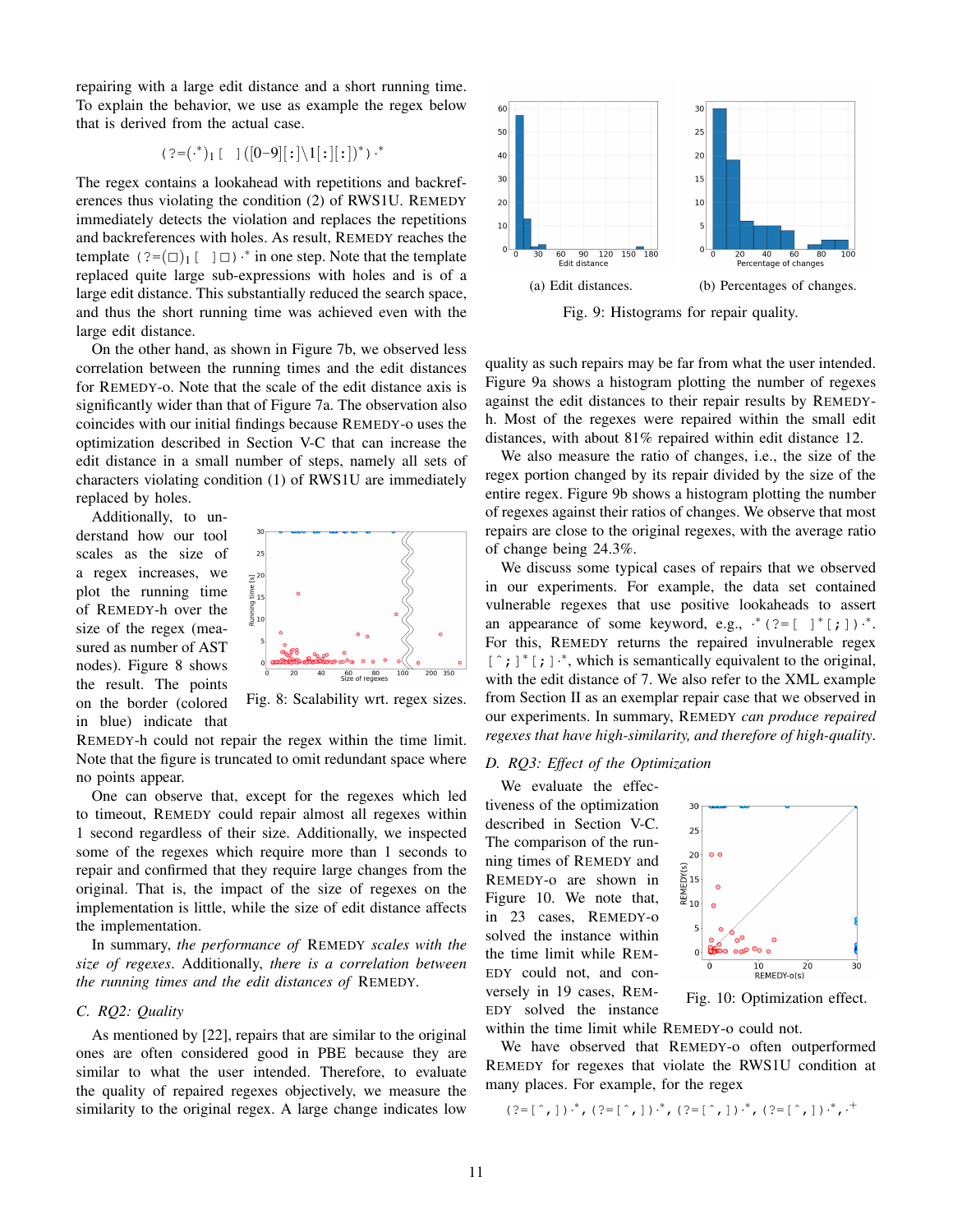the desired template is one in which the first four any character, i.e., ·, is replaced with a hole. REMEDY reaches such a template only after trying  $2^4 - 1$  many other templates, whereas REMEDY-o reaches it immediately. Conversely, in cases where REMEDY performed better, we have observed that the repair benefits from templates that replace the non-RWS1U-violating parts of the regex with holes. Since the optimization prevents addHoles from replacing such parts with holes, it can negatively affect the performance in such cases.

In summary, *the optimization helps* REMEDY *to repair regexes that violate the RWS1U condition at many parts, while it negatively affects cases where non-RWS1U-violating parts should be repaired*. Thus, *running both* REMEDY *and* REMEDY*-o, i.e.,* REMEDY*-h, achieves better performance than running one of them alone*.

#### *E. Comparison to Other State-of-the-art Tools*

Table I summarizes the characteristics of different PBE tools for generating regexes, and compare them with our tool REM-EDY. The Invulnerability Guarantees column shows that REMEDY is the only one to guarantee the invulnerability. Indeed, for AlphaRegex and RFixer, AlphaRegex generates vulnerable regexes, e.g., some regexes shown in Table 3 of [20] are vulnerable, and RFixer often generates vulnerable regexes as reported by Li et al. [24]. For FlashRegex, we could not confirm whether FlashRegex actually generates vulnerable regexes or not because FlashRegex is not publicly available (only the dataset is available from the GitHub repository). Additionally, we have contacted the authors, but the implementation was not available. However, FlashRegex claims to generate invulnerable regexes by only generating deterministic (i.e., 1-unambiguous) regexes, which unfortunately is insufficient for guaranteeing invulnerability as we have shown in Section IV-A.

The Real-world Extensions column shows that REMEDY is the only one to support real-world extensions. The other stateof-the-art tools, i.e., AlphaRegex, RFixer, and FlashRegex, only support pure regexes and supporting real-world extensions is out of scope for their work as mentioned in their papers. Additionally, supporting them would require a substantial overhaul as described in Sections III, IV, and V.

In summary, REMEDY *improves the other state-of-the-art tools from a theoretical point of view, and is the only one to support all characteristics*. We emphasize that all the other state-of-the-art tools can repair none of the regexes used in the evaluation.

Furthermore, we have compared REMEDY against the DFAbased approach of [41]. Their approach is not PBE but claims to produce an invulnerable pure regex that is semantically equivalent to the given pure regex. We performed an experiment by using 100 pure regexes randomly selected from the data set of [7], and compare the size of the regex repaired by the DFA-based approach and REMEDY.

We observed that (1) 100/100 of the regexes repaired by REMEDY are more concise than those of the DFA-based

approach, and (2) the size of the regex repaired by the DFAbased approach is 37.3 times larger than that of REMEDY on average. We observe that this is partly because REMEDY can use real-world extensions (even for repairing pure regexes), and also because the DFA-based approach ensures semantic equivalence, which is often undesirable (cf. Section VII). Note that a semantics-preserving DFA conversion can generate exponentially large DFAs. For example, for the regex  $·$ \* $-$ \*=, which is vulnerable, REMEDY returns the repaired invulnerable regex  $\cdot \cdot^*$  (? < = [ = ]). On the other hand, the one produced by the DFA-based approach is

[ˆ=]∗[=]([=]|[ˆ=][ˆ=]∗[=])<sup>∗</sup>

As another example, for the vulnerable regex

<span[ˆ>]∗font-style:italic[ˆ>]∗>

REMEDY returns the repaired invulnerable regex

$$
\langle \text{span}\left(\left[\begin{array}{c} \text{``.1-8B-Y}}\right] \right] \text{`}b-\text{dfh-y} \\ \text{font-style:} \left(\left[\begin{array}{c} \text{``.1-8B-Y}}\right] \end{array}\right) \text{'} \right)
$$

while the one returned by the DFA-based approach is of size 73,433,094. In summary, compared to the DFA-based approach, REMEDY *can find simpler and more understandable regexes*.

## *F. Availability*

Our tool is available in [42].

## VII. LIMITATIONS AND FUTURE WORK

We discuss some limitations of our approach and directions for future work. The first limitation is that we do not consider *extraction* of captured strings. This is a common limitation in regex repair and synthesis and many other recent works also do not support extraction [20], [22]–[24].

Extraction is especially problematic for real-world regexes as which string is captured in a lookahead is regex engine dependent. $3$  A recent work has proposed an approach to cope with the issue in the context of symbolic execution [44] that involves executing an actual regex engine. But such an approach would be less ideal for repairs where we want to generate a regex that is correct and invulnerable in all contexts. We leave as future work to investigate the support for extraction. It is important to note that our formal definition of vulnerability considers all possible captures that can happen in a lookahead, and thus our approach is regex-engine-*in*dependently sound with respect to invulnerability.

The second limitation is the lack of support for *semantic equivalence*. As in other PBE methods, we consider the use case where the given regex is incorrect or only partly built. As argued by others [7], [13], [24], often, semantic equivalence is too strong to use in practice and PBE is better at reflecting users' intentions. But in future work, we would like to also

 $3$ It can even cause differences in the matching results in the rare cases where strings captured in lookaheads are backreferenced. For example, matching  $(?=(a^*)_1^+) \setminus 1$ a with a succeeds in Python's *re* and PCRE, but fails in ECMAScript [43].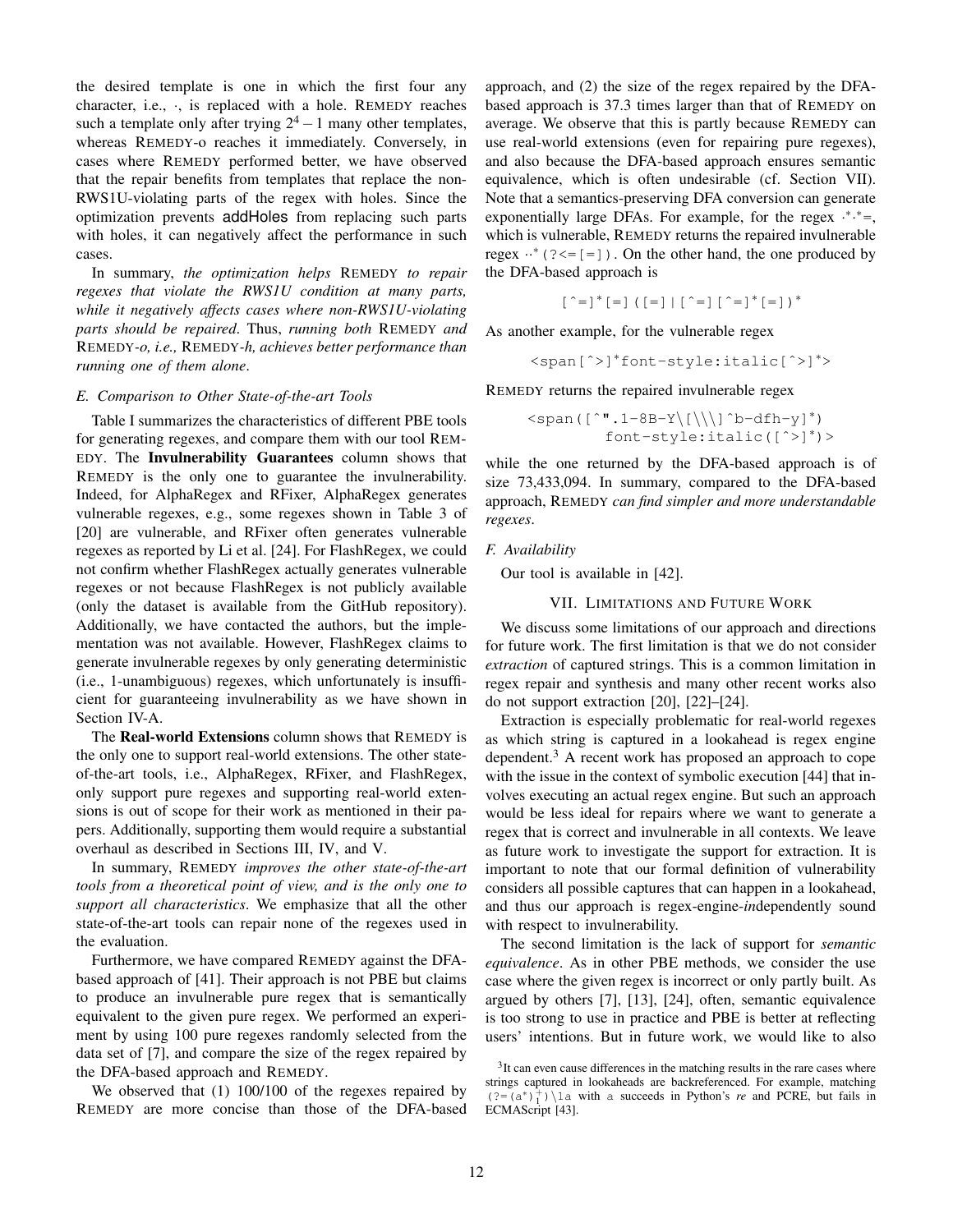TABLE I: A comparison of current state-of-the-art tools.  $\checkmark$  and  $\checkmark$  indicate that the tool has and does not have the characteristic, respectively. Binary Alphabet and Multiple Alphabet indicate that the tool can synthesize a regex over binary and multiple alphabets, respectively. Correctness Guarantees indicates that the tool guarantees that synthesized regexes are consistent with all examples. Invulnerability Guarantees indicates that the tool guarantees that synthesized regexes are not ReDoS vulnerable. Real-world Extensions indicates that the tool can support real-world extensions.

| Tool            | <b>Binary Alphabet</b> | Multiple Alphabet   Correctness Guarantees | <b>Invulnerability Guarantees</b> | <b>Real-world Extensions</b> |
|-----------------|------------------------|--------------------------------------------|-----------------------------------|------------------------------|
| <b>REMEDY</b>   |                        |                                            |                                   |                              |
| AlphaRegex [20] |                        |                                            |                                   |                              |
| RFixer [22]     |                        |                                            |                                   |                              |
| FlashRegex [24] |                        |                                            |                                   |                              |

support the case where the user is interested in only repairing vulnerability (e.g., because the regex is built correct by using some PBE method). However, whether a regex can be repaired to be invulnerable while preserving its semantics in general is an open problem. At least for real-world regexes, there are some reasons to doubt the possibility: semantic equivalence of real-world regexes is undecidable [26] and regexes with backreferences are not determinizable in general [45].

## VIII. RELATED WORK

As remarked in Section I, there has been substantial work on PBE methods for synthesizing and repairing regexes [5], [19]–[24]. However, the existing methods do not support the real-world features such as lookarounds and backreferences. Furthermore, with the exception of [24] discussed below, the existing methods are not designed with resilience to ReDoS in mind and may generate vulnerable regexes.

A recent work by Li et al. [24] proposes a PBE regex synthesis and repair method that addresses vulnerability. Their method guarantees that the generated regex is deterministic (i.e., 1-unambiguous) [28], [29]. However, as we have shown in Section IV-A, 1-unambiguity is insufficient for invulnerability. Therefore, their method does not guarantee the invulnerability of the returned regexes. Also, their method only synthesizes and repairs pure regexes and does not support the real-world extensions. By contrast, our work supports realworld regexes and also formally guarantees the invulnerability of the synthesized regexes.

While not PBE, the work by van der Merwe et al. [41] proposes a technique based on DFA conversion and insertion of positive lookaheads to convert a vulnerable regex into an invulnerable one. However, they only consider the fragment with the positive lookahead extension. Also, as discussed in Section VI-E, the DFA-based approach can produce complex regexes that are hard to understand. In a similar vein, Cody-Kenny et al. [46] proposes a genetic-programming based method to convert a regex into one with more efficient matching. However, their method only supports pure regexes and does not guarantee invulnerability.

While our work concerns *repairing* vulnerability, there has been considerable work on the related problem of *detecting* vulnerability [12]–[16]. It is worth noting that while some (namely [12], [14], [16]) proposes to detect vulnerability formally rather than experimentally, no prior work on formal vulnerability detection supports the real-world extensions. Whether a sound-and-complete detection of vulnerability for real-world regexes is possible is an open question.

Another related work is a recent work by Davis et al. [47] that proposes a regex engine optimization to eliminate superlinear behavior of real-world regex matching at run time. Finally, a recent work by Loring et al. [44] presents a dynamic symbolic execution method for real-world regexes that addresses the regex-engine-dependent capturing issue mentioned in Section VII.

## IX. CONCLUSION

We have presented a novel PBE regex repair method that guarantees the invulnerability of synthesized regexes and supports real-world regexes containing extended features of lookarounds, capturing groups, and backreferences. For this, we have defined a novel formal semantics of backtracking matching algorithm for real-world regexes and a formal definition of its time complexity. With them, we have defined the *first formal definition of ReDoS vulnerability for real-world regexes*. Additionally, we have presented a novel condition called *real-world strong 1-unambiguity* (RWS1U) which we proved to be sound for guaranteeing ReDoS invulnerability of real-world regexes, formalized the RWS1U repair problem and proved its NP-hardness. We have presented an algorithm for solving the RWS1U repair problem and experimentally evaluated its implementation, REMEDY, on a real-world data set. The evaluation have shown that REMEDY can repair vulnerable real-world regexes successfully and efficiently.

To the best of our knowledge, we are the first to tackle the ReDoS vulnerabilities for real-world regexes and the challenge of repairing them, whose theoretical properties are substantially different from that of pure regexes which are tackled by prior works [5], [19]–[24], [41], [46] that only considered pure regexes and/or did not concern ReDoS vulnerability.

#### **ACKNOWLEDGEMENTS**

We thank the anonymous reviewers for their useful comments. This work was supported by JSPS KAKENHI Grant Numbers 17H01720, 18K19787, 20H04162, and 20K20625.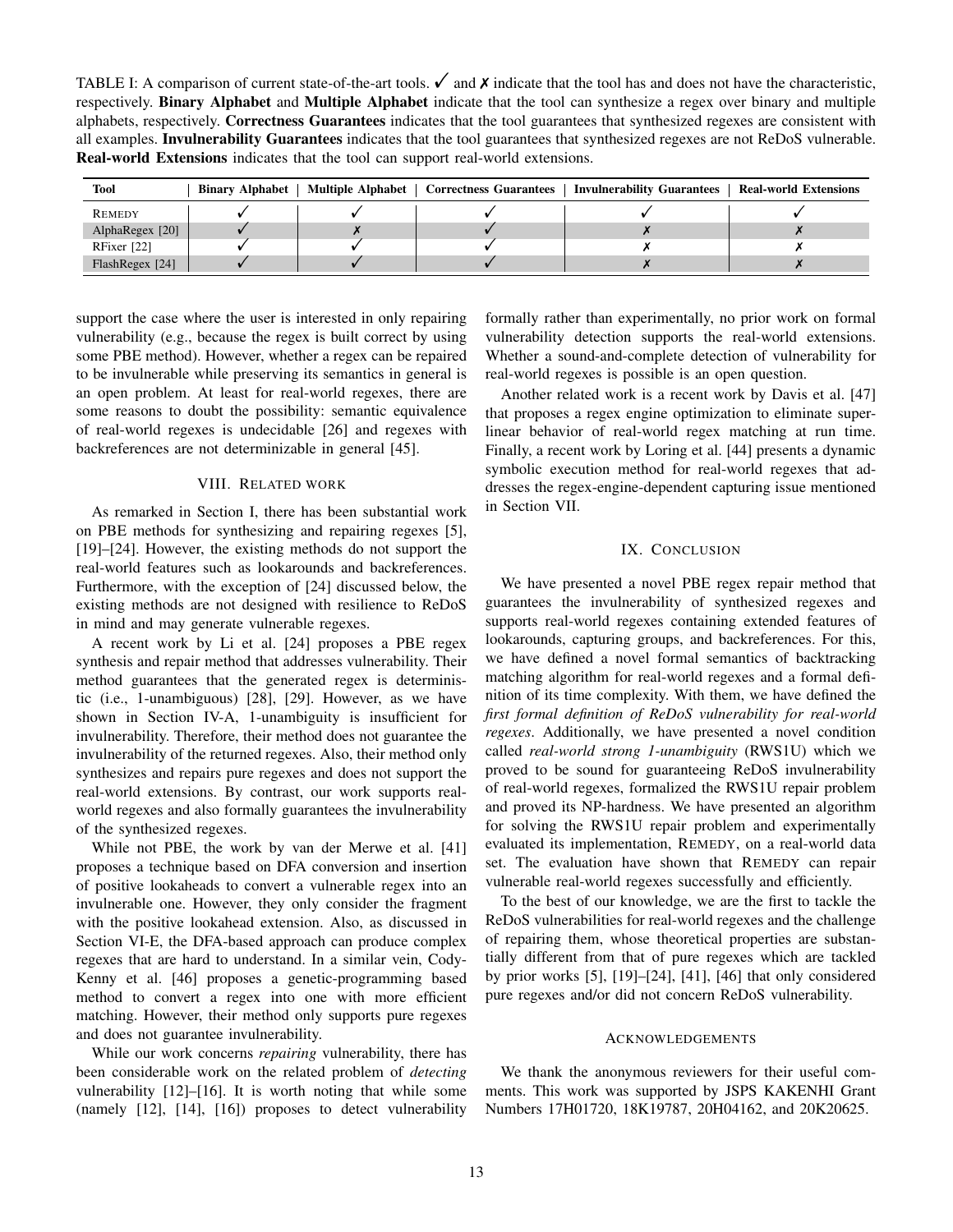#### **REFERENCES**

- [1] C. Chapman and K. T. Stolee, "Exploring regular expression usage and context in python," in *Proceedings of the 25th International Symposium on Software Testing and Analysis*, ser. ISSTA 2016. New York, NY, USA: Association for Computing Machinery, 2016, pp. 282–293. [Online]. Available: https://doi.org/10.1145/2931037.2931073
- [2] R. Cox, "Regular expression matching can be simple and fast (but is slow in java, perl, php, python, ruby, ...)," 2007, https://swtch.com/∼rsc/regexp/regexp1.html [Online; accessed 10- December-2021].
- [3] P. Hooimeijer, B. Livshits, D. Molnar, P. Saxena, and M. Veanes, "Fast and precise sanitizer analysis with bek," in *Proceedings of the 20th USENIX Conference on Security*, ser. SEC'11. USA: USENIX Association, 2011, p. 1.
- [4] F. Yu, C.-Y. Shueh, C.-H. Lin, Y.-F. Chen, B.-Y. Wang, and T. Bultan, "Optimal sanitization synthesis for web application vulnerability repair," in *Proceedings of the 25th International Symposium on Software Testing and Analysis*, ser. ISSTA 2016. New York, NY, USA: Association for Computing Machinery, 2016, pp. 189–200. [Online]. Available: https://doi.org/10.1145/2931037.2931050
- [5] A. Bartoli, A. De Lorenzo, E. Medvet, and F. Tarlao, "Inference of regular expressions for text extraction from examples," *IEEE Transactions on Knowledge and Data Engineering*, vol. 28, no. 5, pp. 1217–1230, May 2016.
- [6] Y. Li, R. Krishnamurthy, S. Raghavan, S. Vaithyanathan, and H. V. Jagadish, "Regular expression learning for information extraction," in *Proceedings of the 2008 Conference on Empirical Methods in Natural Language Processing*. Honolulu, Hawaii: Association for Computational Linguistics, Oct. 2008, pp. 21–30. [Online]. Available: https://www.aclweb.org/anthology/D08-1003
- [7] J. C. Davis, C. A. Coghlan, F. Servant, and D. Lee, "The impact of regular expression denial of service (redos) in practice: An empirical study at the ecosystem scale," in *Proceedings of the 2018 26th ACM Joint Meeting on European Software Engineering Conference and Symposium on the Foundations of Software Engineering*, ser. ESEC/FSE 2018. New York, NY, USA: ACM, 2018, pp. 246–256. [Online]. Available: http://doi.acm.org/10.1145/3236024.3236027
- [8] A. Weidman, "Regular expression denial of service redos," 2017, https://owasp.org/www-community/attacks/Regular\_expression\_-Denial\_of\_Service\_-\_ReDoS [Online; accessed 10-December-2021].
- [9] J. Graham-Cumming, "Outage postmortem july 20, 2016," 2016, https://stackstatus.net/post/147710624694/outage-postmortem-july-20- 2016 [Online; accessed 10-December-2021].
- [10] -, "Details of the cloudflare outage on july 2, 2019," 2019, https://blog.cloudflare.com/details-of-the-cloudflare-outage-on-july-2- 2019/ [Online; accessed 10-December-2021].
- [11] C.-A. Staicu and M. Pradel, "Freezing the web: A study of redos vulnerabilities in javascript-based web servers," in *27th USENIX Security Symposium (USENIX Security 18)*. Baltimore, MD: USENIX Association, Aug. 2018, pp. 361–376. [Online]. Available: https://www.usenix.org/conference/usenixsecurity18/presentation/staicu
- [12] V. Wüstholz, O. Olivo, M. J. Heule, and I. Dillig, "Static detection of dos vulnerabilities in programs that use regular expressions," in *Proceedings, Part II, of the 23rd International Conference on Tools and Algorithms for the Construction and Analysis of Systems - Volume 10206*. Berlin, Heidelberg: Springer-Verlag, 2017, pp. 3–20. [Online]. Available: https://doi.org/10.1007/978-3-662-54580-5\_1
- [13] Y. Shen, Y. Jiang, C. Xu, P. Yu, X. Ma, and J. Lu, "Rescue: Crafting regular expression dos attacks," in *Proceedings of the 33rd ACM/IEEE International Conference on Automated Software Engineering*, ser. ASE 2018. New York, NY, USA: ACM, 2018, pp. 225–235. [Online]. Available: http://doi.acm.org/10.1145/3238147.3238159
- [14] N. Weideman, B. van der Merwe, M. Berglund, and B. Watson, "Analyzing matching time behavior of backtracking regular expression matchers by using ambiguity of nfa," in *Implementation and Application of Automata*, Y.-S. Han and K. Salomaa, Eds. Cham: Springer International Publishing, 2016, pp. 322–334.
- [15] J. Kirrage, A. Rathnayake, and H. Thielecke, "Static analysis for regular expression denial-of-service attacks," in *Network and System Security*, J. Lopez, X. Huang, and R. Sandhu, Eds. Berlin, Heidelberg: Springer Berlin Heidelberg, 2013, pp. 135–148.
- [16] S. Sugiyama and Y. Minamide, "Checking time linearity of regular expression matching based on backtracking," *Information and Media Technologies*, vol. 9, no. 3, pp. 222–232, 2014.
- [17] Y. Liu, M. Zhang, and W. Meng, "Revealer: Detecting and exploiting regular expression denial-of-service vulnerabilities," in *2021 2021 IEEE Symposium on Security and Privacy (SP)*. Los Alamitos, CA, USA: IEEE Computer Society, may 2021, pp. 1468–1484. [Online]. Available: https://doi.ieeecomputersociety.org/10.1109/SP40001.2021.00062
- [18] J. C. Davis, "The impact of regular expression denial of service (redos) in practice," 2018, https://infosecwriteups.com/introduction-987fdc4c7b0 [Online; accessed 10-December-2021].
- [19] R. Alquezar and A. Sanfeliu, "Incremental grammatical inference from positive and negative data using unbiased finite state automata," in *In Proceedings of the ACL'02 Workshop on Unsupervised Lexical Acquisition*, 1994, pp. 291–300.
- [20] M. Lee, S. So, and H. Oh, "Synthesizing regular expressions from examples for introductory automata assignments," *SIGPLAN Not.*, vol. 52, no. 3, pp. 70–80, Oct. 2016. [Online]. Available: https://doi.org/10.1145/3093335.2993244
- [21] A. Bartoli, G. Davanzo, A. D. Lorenzo, E. Medvet, and E. Sorio, "Automatic synthesis of regular expressions from examples," *Computer*, vol. 47, no. 12, pp. 72–80, dec 2014.
- [22] R. Pan, Q. Hu, G. Xu, and L. D'Antoni, "Automatic repair of regular expressions," *Proc. ACM Program. Lang.*, vol. 3, no. OOPSLA, Oct. 2019. [Online]. Available: https://doi.org/10.1145/3360565
- [23] Q. Chen, X. Wang, X. Ye, G. Durrett, and I. Dillig, "Multi-modal synthesis of regular expressions," in *Proceedings of the 41st ACM SIGPLAN International Conference on Programming Language Design and Implementation, PLDI 2020, London, UK, June 15-20, 2020*, A. F. Donaldson and E. Torlak, Eds. ACM, 2020, pp. 487–502. [Online]. Available: https://doi.org/10.1145/3385412.3385988
- [24] Y. Li, Z. Xu, J. Cao, H. Chen, T. Ge, S.-C. Cheung, and H. Zhao, "Flashregex: Deducing anti-redos regexes from examples," in *Proceedings of the 35th ACM/IEEE International Conference on Automated Software Engineering, ASE 2020, Virtual Event, Australia, September 21-25, 2020*, 2020. [Online]. Available: https://doi.org/10.1145/3324884.3416556
- [25] J. E. F. Friedl, *Mastering Regular Expressions: Understand Your Data and Be More Productive (3th ed.)*. O'Reilly Media, 2006.
- [26] D. D. Freydenberger, "Extended regular expressions: Succinctness and decidability," *Theory of Computing Systems*, vol. 53, no. 2, pp. 159–193, 2013. [Online]. Available: https://doi.org/10.1007/s00224-012-9389-0
- [27] C. Koch and S. Scherzinger, "Attribute grammars for scalable query processing on xml streams," *The VLDB Journal*, vol. 16, no. 3, pp. 317–342, Jul. 2007. [Online]. Available: https://doi.org/10.1007/s00778- 005-0169-1
- [28] A. Brüggemann-Klein and D. Wood, "One-unambiguous regular languages," *Information and Computation*, vol. 142, no. 2, pp. 182–206, 1998. [Online]. Available: http://www.sciencedirect.com/science/article/pii/S089054019792695X
- [29] A. Brüggemann-Klein, "Unambiguity of extended regular expressions in sgml document grammars," in *Algorithms—ESA '93*, T. Lengauer, Ed. Berlin, Heidelberg: Springer Berlin Heidelberg, 1993, pp. 73–84.
- [30] G. Tiwari, "HTML/XML tag parsing using regex in Java," 2011, http://blog.gtiwari333.com/2011/12/htmlxml-tag-parsing-using-regexin-java.html [Online; accessed 10-December-2021].
- [31] L. G. Michael, J. Donohue, J. C. Davis, D. Lee, and F. Servant, "Regexes are hard: Decision-making, difficulties, and risks in programming regular expressions," in *2019 34th IEEE/ACM International Conference on Automated Software Engineering (ASE)*, Nov 2019, pp. 415–426.
- [32] RegExLib, 2021, https://regexlib.com/.
- [33] J. Goyvaerts and S. Levithan, *Regular Expressions Cookbook (2nd ed.)*. O'Reilly Media, 2012.
- [34] S. Medeiros, F. Mascarenhas, and R. Ierusalimschy, "From regexes to parsing expression grammars," *Sci. Comput. Program.*, vol. 93, pp. 3–18, 2014. [Online]. Available: https://doi.org/10.1016/j.scico.2012.11.006
- [35] K. Thompson, "Programming techniques: Regular expression search algorithm," *Commun. ACM*, vol. 11, no. 6, p. 419–422, Jun. 1968. [Online]. Available: https://doi.org/10.1145/363347.363387
- [36] M. Sipser, *Introduction to the theory of computation*. PWS Publishing Company, 1997.
- [37] R. M. Karp, *Reducibility among Combinatorial Problems*. Boston, MA: Springer US, 1972, pp. 85–103. [Online]. Available: https://doi.org/10.1007/978-1-4684-2001-2\_9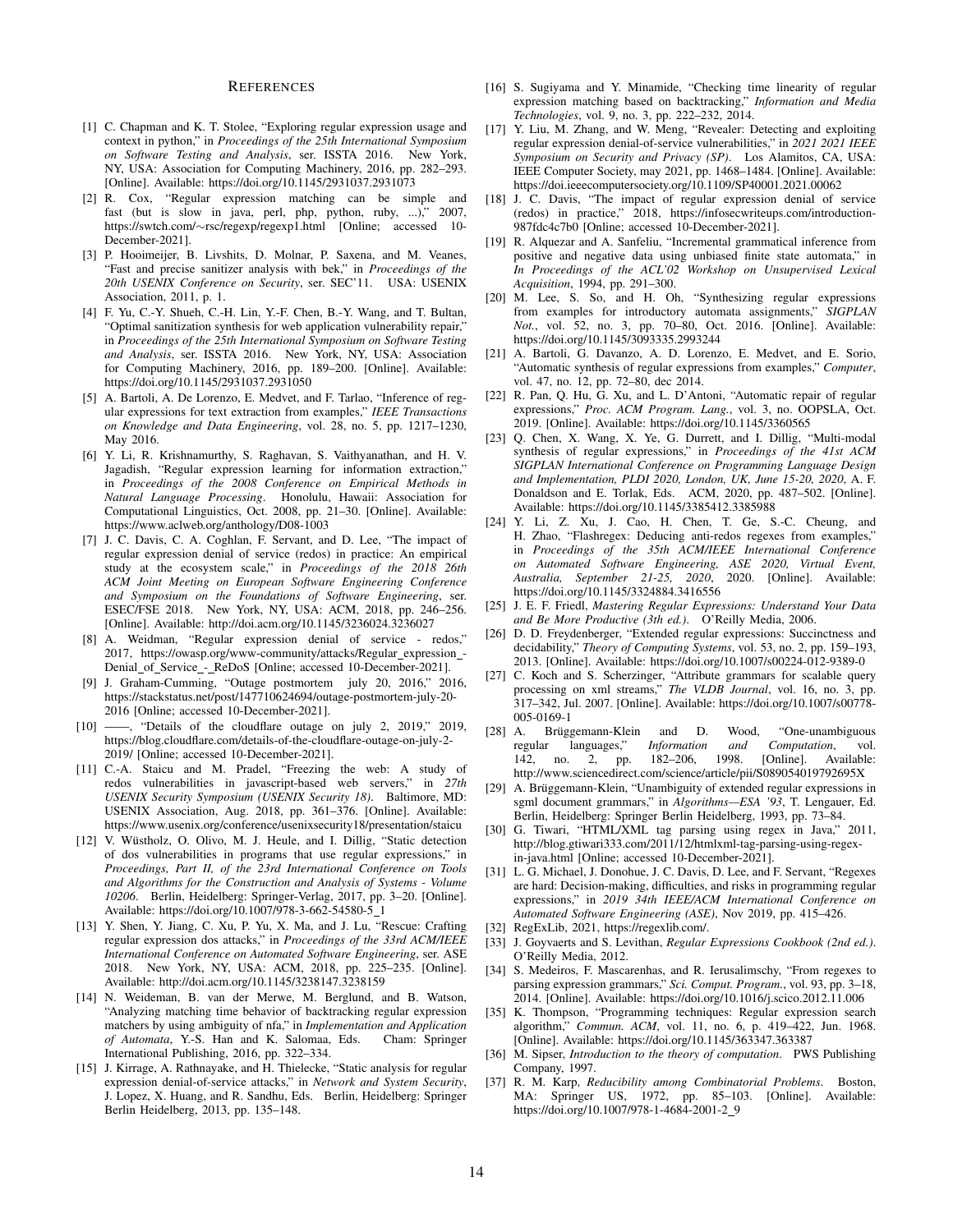- [38] L. De Moura and N. Bjørner, "Z3: An efficient smt solver," in *Proceedings of the Theory and Practice of Software, 14th International Conference on Tools and Algorithms for the Construction and Analysis of Systems*, ser. TACAS'08/ETAPS'08. Berlin, Heidelberg: Springer-Verlag, 2008, pp. 337–340.
- [39] P. Wang and K. T. Stolee, "How well are regular expressions tested in the wild?" in *Proceedings of the 2018 26th ACM Joint Meeting on European Software Engineering Conference and Symposium on the Foundations of Software Engineering*, ser. ESEC/FSE 2018. New York, NY, USA: Association for Computing Machinery, 2018, pp. 668–678. [Online]. Available: https://doi.org/10.1145/3236024.3236072
- [40] T. Miyazaki and Y. Minamide, "Derivatives of regular expressions with lookahead," *J. Inf. Process.*, vol. 27, pp. 422–430, 2019. [Online]. Available: https://doi.org/10.2197/ipsjjip.27.422
- [41] B. van der Merwe, N. Weideman, and M. Berglund, "Turning evil regexes harmless," in *Proceedings of the South African Institute of Computer Scientists and Information Technologists*, ser. SAICSIT '17. New York, NY, USA: Association for Computing Machinery, 2017. [Online]. Available: https://doi.org/10.1145/3129416.3129440
- [42] REMEDY, 2022, https://github.com/NariyoshiChida/SP2022.
- [43] J. C. Davis, L. G. Michael IV, C. A. Coghlan, F. Servant, and D. Lee, "Why aren't regular expressions a lingua franca? an empirical study on the re-use and portability of regular expressions," in *Proceedings of the 2019 27th ACM Joint Meeting on European Software Engineering Conference and Symposium on the Foundations of Software Engineering*, ser. ESEC/FSE 2019. New York, NY, USA: Association for Computing Machinery, 2019, pp. 443–454. [Online]. Available: https://doi.org/10.1145/3338906.3338909
- [44] B. Loring, D. Mitchell, and J. Kinder, "Sound regular expression semantics for dynamic symbolic execution of javascript," in *Proceedings of the 40th ACM SIGPLAN Conference on Programming Language Design and Implementation*, ser. PLDI 2019. New York, NY, USA: Association for Computing Machinery, 2019, pp. 425–438. [Online]. Available: https://doi.org/10.1145/3314221.3314645
- [45] M. L. Schmid, "Characterising regex languages by regular languages equipped with factor-referencing," *Information and Computation*, vol. 249, pp. 1 – 17, 2016. [Online]. Available: http://www.sciencedirect.com/science/article/pii/S0890540116000109
- [46] B. Cody-Kenny, M. Fenton, A. Ronayne, E. Considine, T. McGuire, and M. O'Neill, "A search for improved performance in regular expressions," in *Proceedings of the Genetic and Evolutionary Computation Conference*, ser. GECCO '17. New York, NY, USA: Association for Computing Machinery, 2017, pp. 1280–1287. [Online]. Available: https://doi.org/10.1145/3071178.3071196
- [47] J. C. Davis, F. Servant, and D. Lee, "Using selective memoization to defeat regular expression denial of service (redos)," in *2021 2021 IEEE Symposium on Security and Privacy (SP)*. Los Alamitos, CA, USA: IEEE Computer Society, may 2021, pp. 543–559. [Online]. Available: https://doi.ieeecomputersociety.org/10.1109/SP40001.2021.00032

#### APPENDIX A

## FULL RULES OF THE FORMAL SEMANTICS

The full rules for deriving the matching relation  $\sim$  is shown in Figure 11. We describe the rules for the pure regex features which were not explained in Section III. In the two rules for a set of characters, the regex [*C*] tries to match the string *w* at the position *p* with the function capturing Γ. If the *p*-th character  $w[p]$  is in the set of character *C*, then the matching succeeds returning the matching result  $(p+1,\Gamma)$  (SET OF CHARACTERS). Otherwise, the character  $w[p]$  does not match or the position is at the end of the string, and  $\emptyset$  is returned as the matching result indicating the match failure (SET OF CHARACTERS FAILURE). The rules (EMPTY STRING), (CONCATENATION), (UNION) and (REPETITION) are self explanatory. Note that we avoid self looping in (REPETITION) by not repeating the match from the same position.

# APPENDIX B FULL RULES FOR GENERATING CONSISTENCY-WITH-EXAMPLE CONSTRAINTS

The full rules for generating the consistency-with-examples constraints is shown in Figure 12. The cases where the matching fails, that is,  $(r, w, p, \Gamma, \phi) \rightarrow (\emptyset, \{(\bot, \bot, \phi)\})$ , are omitted.

# APPENDIX C THE PROOF OF THEOREM IV.2

We first review EXACTCOVER.

**Definition C.1** (Exact Cover). Given a finite set  $\mathcal{U}$  and  $\mathcal{S} \subset$  $\mathscr{P}(\mathscr{U})$ , EXACTCOVER is the problem of deciding if there exists  $\mathscr{S}' \subseteq \mathscr{S}$  such that for every  $i \in \mathscr{U}$ , there is a unique  $S \in \mathcal{S}'$  such that  $i \in S$ .

*Proof.* We give a reduction from the exact cover to the repair problem. Let  $\mathcal{S} = \{S_1, S_2, ..., S_k\}$ . We create the following (decision version of) RWS1U repair problem:

- The alphabet  $\Sigma = \mathcal{U}$ ;
- The set of positive examples  $P = \mathcal{U}$ ;
- The set of negative examples  $N = \emptyset$ ;
- The distance bound is 2*k*; and
- The pre-repair expression  $r_1 = r_{11}r_{12}$  where  $r_{11}$  and  $r_{12}$ are as defined below:

$$
r_{11} = \varepsilon (?=[S_1])^{2k}(\varepsilon)_{1} [S_1](\varepsilon)_{2}
$$
  
\n
$$
|\varepsilon (?=[S_2])^{2k}(\varepsilon)_{3} [S_2](\varepsilon)_{4}
$$
  
\n...  
\n
$$
|\varepsilon (?=[S_k])^{2k}(\varepsilon)_{2k-1} [S_k](\varepsilon)_{2k}
$$
  
\n
$$
r_{12} = ((?!\setminus 1)(?=[\setminus 1\setminus 2])^{2k}
$$
  
\n
$$
((?!\setminus 3)(?=[\setminus 3\setminus 4))^{2k}...((?!\setminus 2k-1)(?=[\setminus 2k-1\setminus 2k))^{2k}.
$$

Here,  $r^{2k}$  is the expression obtained by concatenating  $r 2k$ times.

It is easy to see that this is a polynomial time reduction since the construction of  $r_1$  can be done in time cubic in the size of the input EXACTCOVER instance. Also, note that the above is a valid RWS1U repair problem instance because  $P = \mathscr{U} \subseteq L(r_1)$  and  $L(r_1) \cap N = \emptyset$ . We show that reduction is correct, that is, the input EXACTCOVER instance has a solution iff there exists  $r_2$  satisfying conditions (1)-(3) of Definition IV.7 and  $D(r_1, r_2) \leq 2k$ . First, we show the onlyif direction, let  $\mathcal{S}' \subset \mathcal{S}$  be a solution to the EXACTCOVER instance. The repaired expression  $r_2 = r_{21}r_{22}$  where  $r_{22} = r_{12}$ , and  $r_{21}$  is  $r_{11}$  but with each *i*-th head  $\varepsilon$  in the union replaced by  $[\emptyset]$  iff  $S_i \notin \mathcal{S}'$ . Note that  $D(r_1, r_2) = 2|\mathcal{S} \setminus \mathcal{S}'| \leq 2k$ . Also, *r*<sub>2</sub> satisfies the RWS1U condition because for every  $a \in \mathcal{U}$ , there exists only one  $S_i \in \mathcal{S}'$  such that  $a \in S_i$ , i.e., on any input string starting with *a*, we deterministically move to the *i*-th choice in the union (and there are no branches after that point). Also,  $r_2$  correctly classifies the examples. To see this, consider an arbitrary  $a \in P = \mathcal{U}$ . Then, *a* is included in some  $S_i \in \mathcal{S}'$ . Therefore, the matching passes the *r*<sub>21</sub> part with successful captures at indexes  $2i - 1$  and  $2i$ , and passes the  $r_{22}$  part because the negative lookahead  $(?!\setminus j)$  succeeds for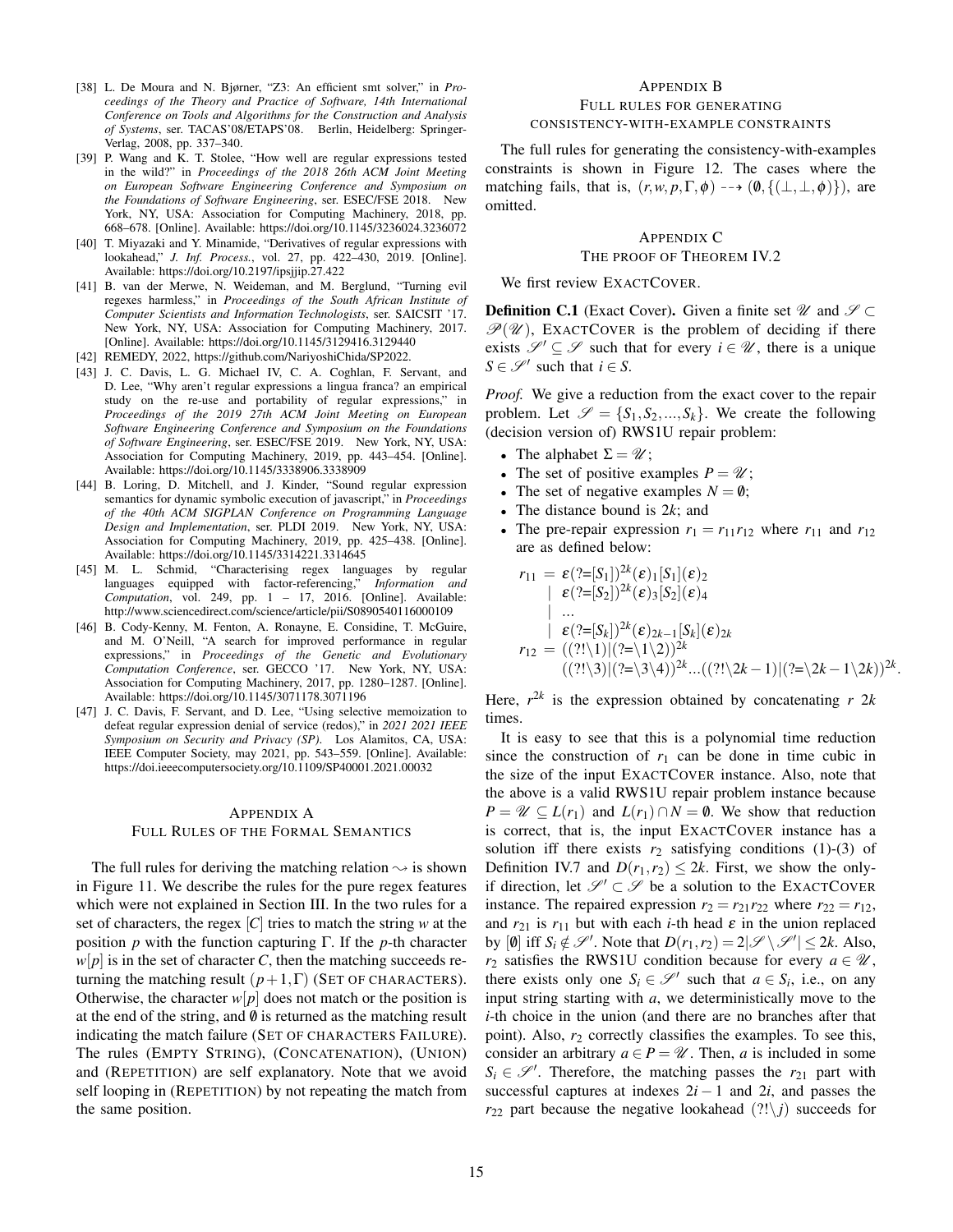$$
\frac{p < |w| \quad w[p] \in C \quad (\Gamma(r), w, p, \Gamma) \sim \mathcal{N} \quad (\Gamma(r), w, p, \Gamma) \sim \mathcal{N} \quad (\Gamma(r), w, p, \Gamma) \sim \mathcal{N} \quad (\text{BACKREFERENCE})
$$
\n
$$
\frac{p < |w| \quad w[p] \in C \quad (\Gamma(r), w, p, \Gamma) \sim \mathcal{N} \quad (\Gamma(r), w, p, \Gamma) \sim \mathcal{N} \quad (\text{BACKREFERENCE})}{(\Gamma(r), w, p, \Gamma) \sim \mathcal{N} \quad (\Gamma(r), w, p, \Gamma) \sim \mathcal{N} \quad (\text{BACKREFERENCE} \quad (\Gamma(r), w, p, \Gamma) \sim \mathcal{N} \quad (\text{BACKREFERENCE} \quad (\Gamma(r), w, p, \Gamma) \sim \mathcal{N} \quad (\Gamma(r), w, p, \Gamma) \sim \mathcal{N} \quad (\Gamma(r), w, p, \Gamma) \sim \mathcal{N} \quad (\Gamma(r), w, p, \Gamma) \sim \mathcal{N} \quad (\Gamma(r), w, p, \Gamma) \sim \mathcal{N} \quad (\Gamma(r), w, p, \Gamma) \sim \mathcal{N} \quad (\Gamma(r), w, p, \Gamma) \sim \mathcal{N} \quad (\Gamma(r), w, p, \Gamma) \sim \mathcal{N} \quad (\Gamma(r), w, p, \Gamma) \sim \mathcal{N} \quad (\Gamma(r), w, p, \Gamma) \sim \mathcal{N} \quad (\Gamma(r), w, p, \Gamma) \sim \mathcal{N} \quad (\Gamma(r), w, p, \Gamma) \sim \mathcal{N} \quad (\Gamma(r), w, p, \Gamma) \sim \mathcal{N} \quad (\Gamma(r), w, p, \Gamma) \sim \mathcal{N} \quad (\Gamma(r), w, p, \Gamma) \sim \mathcal{N} \quad (\Gamma(r), w, p, \Gamma) \sim \mathcal{N} \quad (\Gamma(r), w, p, \Gamma) \sim \mathcal{N} \quad (\Gamma(r), w, p, \Gamma) \sim \mathcal{N} \quad (\Gamma(r), w, p, \Gamma) \sim \mathcal{N} \quad (\Gamma(r), w, p, \Gamma) \sim \mathcal{N} \quad (\Gamma(r), w, p, \Gamma) \sim \mathcal{N} \quad (\Gamma(r), w, p, \Gamma) \sim \mathcal{N} \quad (\Gamma(r), w, p, \Gamma) \sim \mathcal{N} \quad (\Gamma(r), w, p, \Gamma) \sim \mathcal{N}
$$

(NEGATIVE LOOKBEHIND)



| $\frac{p <  w  \quad w[p] \in C}{([C], w, p, \Gamma, \phi) \longrightarrow (\{(p+1, \Gamma, \phi)\}, \emptyset)}$ (SET OF CHARACTERS)<br>$(t_1, w, p, \Gamma, \phi) \longrightarrow (\mathcal{S}, \mathcal{F})$                                                                                                                                                                                                                                                                                                                                  | $(t, w, p, \Gamma, \phi) \dashrightarrow (\mathscr{S}, \mathscr{F})$<br>$((?=t), w, p, \Gamma, \phi) \dashrightarrow (\{(p, \Gamma', \phi') \mid (\_, \Gamma', \phi') \in \mathscr{S}\}, \mathscr{F})$<br>(POSITIVE LOOKAHEAD)                                                             |
|--------------------------------------------------------------------------------------------------------------------------------------------------------------------------------------------------------------------------------------------------------------------------------------------------------------------------------------------------------------------------------------------------------------------------------------------------------------------------------------------------------------------------------------------------|--------------------------------------------------------------------------------------------------------------------------------------------------------------------------------------------------------------------------------------------------------------------------------------------|
| $\frac{\forall (p_i, \Gamma_i, \phi_i) \in \mathscr{S}. (t_2, w, p_i, \Gamma_i, \phi_i) \longrightarrow (\mathscr{S}_i, \mathscr{F}_i)}{(t_1t_2, w, p, \Gamma, \phi) \longrightarrow (\bigcup_{0 \le i <  \mathscr{S} } \mathscr{S}_i, \mathscr{F} \cup \bigcup_{0 \le i <  \mathscr{S} } \mathscr{F}_i)}$ (CONCATENATION)<br>$\frac{(t_1,w,p,\Gamma,\phi)\dashrightarrow(\bar{\mathscr{S}}_1,\bar{\mathscr{F}}_1)}{(t_1 t_2,w,p,\Gamma,\phi)\dashrightarrow(\mathscr{S}_1\cup\mathscr{S}_2,\bar{\mathscr{F}}_1\cup\bar{\mathscr{F}}_2)}(UNION)$ | $(t, w, p, \Gamma, \phi) \dashrightarrow (\mathscr{S}, \mathscr{F})$<br>$((?!t), w, p, \Gamma, \phi) \rightarrow$<br>$(\{(\rho,\Gamma,\phi') \mid (\bot,\bot,\phi') \in \mathscr{F}\}, {\{\bot,\bot,\phi'\}\mid (\_,\_,\phi')} \in \mathscr{S}\})$<br>(NEGATIVE LOOKAHEAD)                 |
| $(t, w, p, \Gamma, \phi) \dashrightarrow (\mathscr{S}, \mathscr{F})$<br>$\forall (p_i, \Gamma_i, \phi_i) \in (\mathscr{S} \setminus \{ (p, \Gamma, \_) \})$ . $(t^*, w, p_i, \Gamma_i, \phi_i) \dashrightarrow (\mathscr{S}_i, \mathscr{F}_i)$<br>$(t^*, w, p, \Gamma, \phi) \dashrightarrow (\{ (p, \Gamma, \phi) \} \cup \bigcup_{0 \leq i <  \mathscr{S} } \mathscr{S}_i, \emptyset)$ (REPETITION)                                                                                                                                            | $(x, w[p- x , p), 0, \Gamma, \phi) \longrightarrow (\mathscr{S}, \mathscr{F})$<br>$((? \langle =x), w, p, \Gamma, \phi) \rightarrow (\{(p, \Gamma, \phi') \mid (p', \Gamma', \phi') \in \mathscr{S}\}, \mathscr{F})$<br>(POSITIVE LOOKBEHIND)                                              |
| $(t, w, p, \Gamma, \phi) \longrightarrow (\mathcal{S}, \mathcal{F})$<br>$((t)_i, w, p, \Gamma, \phi) \dashrightarrow (\bigcup_{(p_i, \Gamma_i, \phi_{ci}) \in \mathcal{S}} (p_i, \Gamma_i[i \mapsto w[pp_i)], \phi_{ci}), \mathcal{F})$<br>(CAPTURING GROUP)                                                                                                                                                                                                                                                                                     | $(x, w[p- x , p), 0, \Gamma, \phi) \dashrightarrow (\mathscr{S}, \mathscr{F})$<br>$((? \lt ! x), w, p, \Gamma, \phi) \rightarrow$<br>$(\{(\rho,\Gamma,\phi') \mid (\bot,\bot,\phi') \in \mathscr{F}\}, {\{\bot,\bot,\phi'\}\mid (\_,\_,\phi') \in \mathscr{S}\})$<br>(NEGATIVE LOOKBEHIND) |
| Let $x = \Gamma(i)$ $x = w[pp+ x ]$<br>(\ <i>i, w, p, I, <math>\phi</math>)</i> $\longrightarrow$ ({ $(p+ x , \Gamma, \phi)$ }, $\emptyset$ ) (BACKREFERENCE)                                                                                                                                                                                                                                                                                                                                                                                    | $\Box$ is the <i>i</i> -th hole<br>(HOLE)<br>$(\Box, w, p, \Gamma, \phi) \dashrightarrow (\{(p+1, \Gamma, \phi \wedge v_i^{w[p]})\}, \{(\bot, \bot, \phi \wedge \neg v_i^{w[p]})\})$                                                                                                       |

Fig. 12: Rules for generating consistency-with-examples constraints.

all *j*  $\neq$  *i* and the positive lookahead (?= $\2i - 1\2i$ ) succeeds. Thus,  $r_2$  is a correct repair.

We show the if direction. First, note that any valid repair of  $r_1$  must preserve the *k* union choices of  $r_{11}$  because deleting any union choice would already exceed the cost 2*k*. From this, it is not hard to see that the only possible change is to change the head  $\varepsilon$  in the union choices in  $r_{11}$ . For instance, it is useless to change  $[S_i]$  to some *r* where  $L(r)$  contains elements not in  $S_i$  because of the 2*k* many  $(?=[S_i])$  preceding it. Note that changing  $(?=[S_i])^{2k}$  would exceed the cost. Nor, can  $[S_i]$ be changed to some  $r$  where  $L(r)$  does not contain an element of  $S_i$  because of the capturing group  $(\varepsilon)_{2i}$  and  $(\varepsilon)_{2i-1}$  before and after  $[S_i]$  and the check done in  $r_{12}$ . Note that changing any of the check in  $r_{12}$  would again exceed the cost. This also shows that the capturing groups  $(\varepsilon)_{2i}$  and  $(\varepsilon)_{2i-1}$  cannot be changed. Therefore, the only meaningful change that can be done is to change some of the head  $\varepsilon$  in  $r_{11}$  to some *r*. Note that for any  $r$  chosen here, by the RWS1U property,  $r_2$  will not accept  $\{a \mid aw \in L(r)\}$  as any input  $a \in \{a \mid aw \in L(r)\}$  would direct the match algorithm deterministically to this choice but the match would fail when it proceeds to  $[S_i]$ . Therefore, the only change that can be done is to change it to some  $r$  such that  $L(r) = \emptyset$ . Then, from a successful repair  $r_2$ , we obtain the solution  $\mathscr{S}'$  to the EXACTCOVER instance where  $S_i \notin \mathscr{S}'$  iff the *i*-th head  $\varepsilon$  in  $r_{21}$  is changed to some *r* such that  $L(r)$  = /0.  $\Box$ 

# APPENDIX D CORRECTNESS OF RWS1U

In this section, we show that a regex that satisfies RWS1U is invulnerable. Before we go on with the main proof, we show that lookaheads that satisfy RWS1U runs in constant time to eliminate lookaheads from the later arguments.

Theorem D.1. *A regex that does not contain repetitions, unions, and backreferences runs in constant time.*

*Proof.* We prove that, for such a regex *r*, the size of  $\mathcal N$  where  $(r, w, 0, \emptyset) \rightarrow \mathcal{N}$  is constant. This proof is by induction on the structure of the regex. structure of the regex.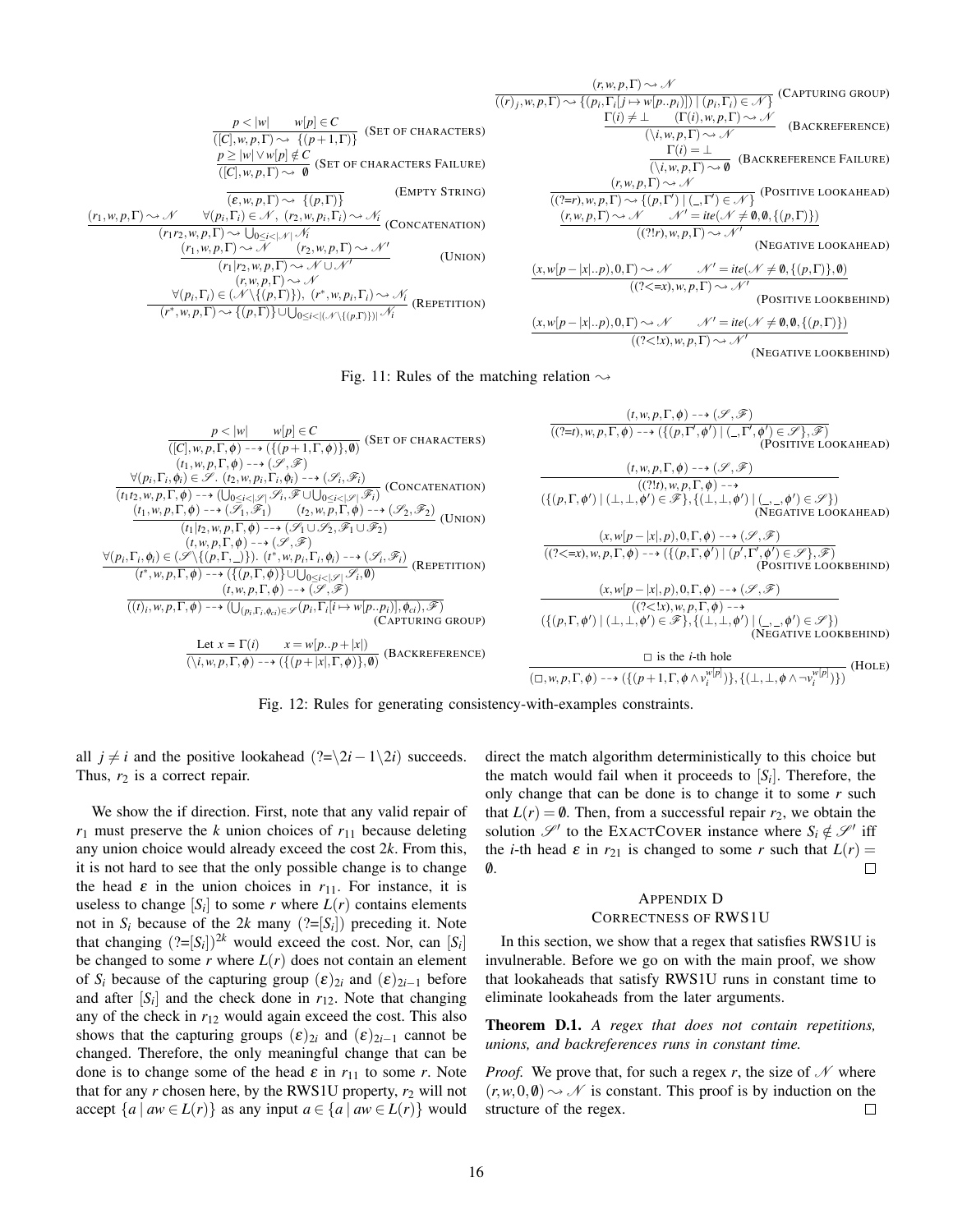By the definition of RWS1U, lookaheads that satisfy RWS1U do not contain repetitions and backreferences. Hence, lookaheads in a regex that satisfies RWS1U also run in constant time. For this, lookarounds, lookbehinds, and empty strings run in constant time. Also, they consume no characters. Thus, in what follows, without loss of generality, we assume that a regex does not contain empty strings, lookaheads, and lookbehinds.

We map a derivation tree to a *directed tree*.

Definition D.1 (Directed Tree). A *directed graph* is a tuple  $G = (V, E)$ . Here, *V* is a finite set of vertices and *E* is a finite set of directed edges. A vertex  $v = (i, p, \Gamma) \in V$  consists of a unique index i and a matching result  $(p, \Gamma)$ . A directed edge (*edge* for short)  $e = (v_1, v_2) \in E$  consists of two vertices  $v_1$ (often called *tail*) and *v*<sup>2</sup> (often called *head*). A *directed tree* is a directed graph that is of a tree shape (i.e., has no cycles and  $|E| = |V| - 1.$ ).

We define the size of a directed tree  $G = (V, E)$  as the size of *E*, i.e.,  $|G| = |E|$ . We use the notation  $d_{in}(v) = |\{v' \mid$  $(v', v) \in E$ ,  $d_{out}(v) = |\{v' \mid (v, v') \in E\}|$ ,  $\text{leaf}(G) = \{v \mid v \in E\}$  $V \wedge d_{out}(v) = 0$ , root $(G) = v$  such that  $v \in V \wedge d_{in}(v) = 0$ , tail $(e) = v$  and head $(e) = v'$  for an edge  $e = (v, v')$ , and  $E(v)$ , where  $v \in V$ , for a set of heads, i.e.,  $E(v) = \{v' \mid (v, v') \in E\}$ . For a tuple  $t = (t_1, \dots, t_n)$ , we write  $\#_i(t)$  for  $t_i$ , where  $1 \le i \le n$ .

We define a construction *AtoG* from a derivation tree *A* to the directed tree *G* as follows: Here, *id*() returns a fresh identifier, and,  $a := b$  means that *a* is replaced with *b*. For a directed tree  $G = (V, E)$  and  $G' = (V', E')$  such that  $V \cap$  $V' = \emptyset$  and  $v \in \text{leaf}(G)$ , we write  $G[v \mapsto G']$  for the graph  $(V \cup V' \setminus \{v\}, E \cup E' \cup \{ (v', \text{root}(G')) \} \setminus \{ (v', v) \})$  where *v*<sup>'</sup> is the unique vertex such that  $(v', v) \in E$ . I.e.,  $G[v \mapsto G']$  is the graph obtained by replacing the leaf *v* of *G* by (the root of) *G*<sup> $\prime$ </sup>. Additionally, we assume that  $G_i = (V_i, E_i)$ .

- Case (SET OF CHARACTERS).  $G = (\{v_1, v_2\}, \{(v_1, v_2)\})$ , where  $v_1 = (id(), p, \Gamma)$  and  $v_2 = (id(), p+1, \Gamma)$ .
- Case (SET OF CHARACTERS FAILURE).  $G = (\{v_1, v_2\}, \{(v_1, v_2)\})$ , where  $v_1 = (id(), p, \Gamma)$ and  $v_2 = (id(), \emptyset, \Gamma)$ .
- Case (CONCATENATION). Let  $G_1 = AtoG((r_1, w, p, \Gamma) \rightsquigarrow$  $N$ ). For all  $(p_i, \Gamma_i) \in N$ , there exists a vertex  $(L, p_i, \Gamma_i) \in \text{leaf}(V)$ . For all  $(L, p_i, \Gamma_i) \in \text{leaf}(V)$ , let  $G_{2i} =$  $AtoG((r_2,w,p_i,\Gamma_i) \rightsquigarrow \mathcal{N}_i), G_1 := G_1[(-,p_i,\Gamma_i) \mapsto G_{2i}].$ *G* =  $(V_1 \cup \{v\}, E_1 \cup \{(v, \text{root}(G_1))\}$  where  $v = (id(), p, \Gamma)$ .
- Case (UNION). Let  $G_1 = AtoG((r_1, w, p, \Gamma) \rightsquigarrow \mathcal{N})$ and  $G_2 = AtoG((r_2, w, p, \Gamma) \rightsquigarrow \mathcal{N}^{\prime}).$   $G = (V_1 \cup V_2 \cup$  $\{v\}$ ,  $E_1 \cup E_2 \cup \{(v, \text{root}(G_1)), (v, \text{root}(G_2))\})$ , where *v* =  $(id(), p, \Gamma).$
- Case (REPETITION). Let  $G_1 = AtoG((r, w, p, \Gamma) \rightsquigarrow \mathcal{N})$ . For all  $(p_i, \Gamma_i) \in \mathcal{N}$ , there exists a vertex  $( \_ , p_i, \Gamma_i) \in$  $\text{leaf}(V_1)$ . For all  $(\_, p_i, \Gamma_i) \in \text{leaf}(V_1)$ , let  $G_{2i} =$  $A$ *to***G**(( $r^*$ ,*w*,  $p_i$ ,  $\Gamma_i$ )  $\sim \mathcal{N}_i$ ),  $G_1 := G_1[(\_, p_i, \Gamma_i) \mapsto G_{2i}]$ . *G* = (*V*<sub>1</sub>∪{*v*<sub>1</sub>,*v*<sub>2</sub>},*E*<sub>1</sub>∪{(*v*<sub>1</sub>,*v*<sub>2</sub>),(*v*<sub>1</sub>,root(*G*<sub>1</sub>))}), where *v*<sub>1</sub> = (*id*(), *p*, Γ) and *v*<sub>2</sub> = (*id*(), *p*, Γ).
- Case (CAPTURING GROUP). Let  $G_1 = AtoG((r, w, p, \Gamma) \rightarrow$  $\mathcal{N}$ ). *G* = (*V*<sub>1</sub>∪{*v*}, *E*<sub>1</sub>∪{(*v*, root(*G*<sub>1</sub>))}).
- Case  $(BACKREFERENCES).$  Let  $G_1$  $AtoG((\Gamma(i), w, p, \Gamma) \rightsquigarrow \mathcal{N}).$  *G* =  $(V_1 \cup \{v\}, E_1 \cup$  $\{(v, \text{root}(G_1))\}\)$  where  $v = (id(), p, \Gamma)$ .
- Case (BACKREFERENCE FAILURE).  $G =$  $({v_1, v_2}, {v_1, v_2})$ , where  $v_1 = (id(), p, \Gamma)$  and  $v_2 = (id(), \emptyset, \Gamma).$

**Lemma D.1.** *Given a derivation tree*  $(r, w, 0, \emptyset) \rightarrow \mathcal{N}$ *. Let A be the derivation tree and*  $G = AtoG(A)$  *be the directed tree. The size of the derivation tree A is greater than or equal to the size of the directed tree G.*

*Proof.* The proof is by induction on the structure of *A*.  $\Box$ 

**Definition D.2** (Main and Sub Branch). Let  $G = (V, E)$  be a directed tree. For each vertex  $v \in V$ , we say an edge  $e \in$ *E*(*v*) is a *main branch* of *v* if  $\forall e' \in E(v) \setminus \{e\}, \#_2(\text{head}(e'))$  < #2(head(*e*)). Otherwise, we say the edge is *sub branch* of *v*.

Definition D.3 (Main Path). We say a sequence of main branches  $\mathfrak{p}_m = e_1 e_2 \cdots e_n$  is a *main path* if head( $e_i$ ) = tail( $e_{i+1}$ ) for  $1 \le i < n$ , tail( $e_1$ ) is a root, i.e.,  $d_{in}(\text{tail}(e_1)) = 0$ , and, for every  $e \in E(\text{head}(e_n))$ , *e* is a sub branch.

By the definition of the main path, there is at most one main path in a directed tree.

**Lemma D.2.** *Given a directed tree*  $G = (V, E)$ *, which is obtained by AtoG* $((r, w, 0, \emptyset) \rightsquigarrow \mathcal{N})$ *. If G has a main path*  $\mathfrak{p}_m$ *, then the length*  $|\mathfrak{p}_m|$  *is O*(|*w*|)*.* 

*Proof.* By induction on the structure of *r*. The only interesting case is when *r* is a repetition, say,  $r = r^{r*}$ . We show that  $r'^*$  consumes at most  $O(|w|)$  characters during the whole matching. Let *n* be the number of iterations of  $r^*$  on  $w[p_1..|w]$ and  $(r^{i*}, w, p_i, \Gamma_i) \sim \mathcal{N}_i$  be the *i*-th iteration, where  $1 \le i \le n$ . Let  $e_1e_2\cdots e_n$  be the main path. For  $1 \leq i < n$ ,  $\#_2(\text{tail}(e_i)) <$  $#_2$ (head( $e_i$ )) because if tail( $e_i$ ) = head( $e_i$ ), then it means that *r* ′ accepts an empty string and so it violates RWS1U because there are two or more paths to the first alphabet in  $r'$  or the next expressions. Hence,  $#_2(\text{tail}(e_i)) < #_2(\text{head}(e_i))$  and  $r'^*$ consumes at most  $O(|w|)$  characters.  $\Box$ 

**Definition D.4** ( $\varepsilon$  Subtree). Let  $G = (V, E)$ . We say a subtree  $G_{\varepsilon} = (V_{\varepsilon}, E_{\varepsilon})$ , where  $V_{\varepsilon} \subseteq V$  and  $E_{\varepsilon} \subseteq E$ , is an  $\varepsilon$  *subtree* if every  $e \in E_{\varepsilon}$  is a sub branch,  $|E_{\varepsilon}(\text{root}(G_{\varepsilon}))| = 1$ ,  $\#_2(\text{tail}(e)) =$  $#_2(\text{head}(e))$  or  $#_2(\text{head}(e)) = \emptyset$  for every  $e \in \{(v, v') \in E_{\varepsilon} \mid$  $v \neq \text{root}(G_{\varepsilon})\}$ , and, for every  $v_1, v_2 \in V_{\varepsilon}$ , where  $v_1 \neq v_2$ , there exists a sequence of  $E_{\varepsilon}$  edges  $e_1e_2 \cdots e_n$  such that tail $(e_1) = v_1$ , head( $e_n$ ) =  $v_2$ , head( $e_i$ ) = tail( $e_{i+1}$ ) for  $1 \leq i < n$ .

**Lemma D.3.** Given an **ε** *subtree*  $G_{\varepsilon}$  *in AtoG*((*r*,*w*, *p*, Γ)  $\sim$  $\mathcal{N}$ ). The size of the  $\varepsilon$  *subtree*  $|G_{\varepsilon}|$  *is constant.* 

*Proof.* Suppose that  $|G_{\varepsilon}|$  is not constant. Then, *r* contains a repetition  $r'^*$  and the repetition  $r'^*$  iterates at least twice because, if not, then the size is  $O(|r|)$ , i.e., constant. By the definition of  $\varepsilon$  subtrees, the repetition  $r'^*$  does not consume any character and this means that  $r'$  accepts an empty string. However, it means that the repetition  $r'^*$  violates the RWS1U condition because there are two or more paths to the first